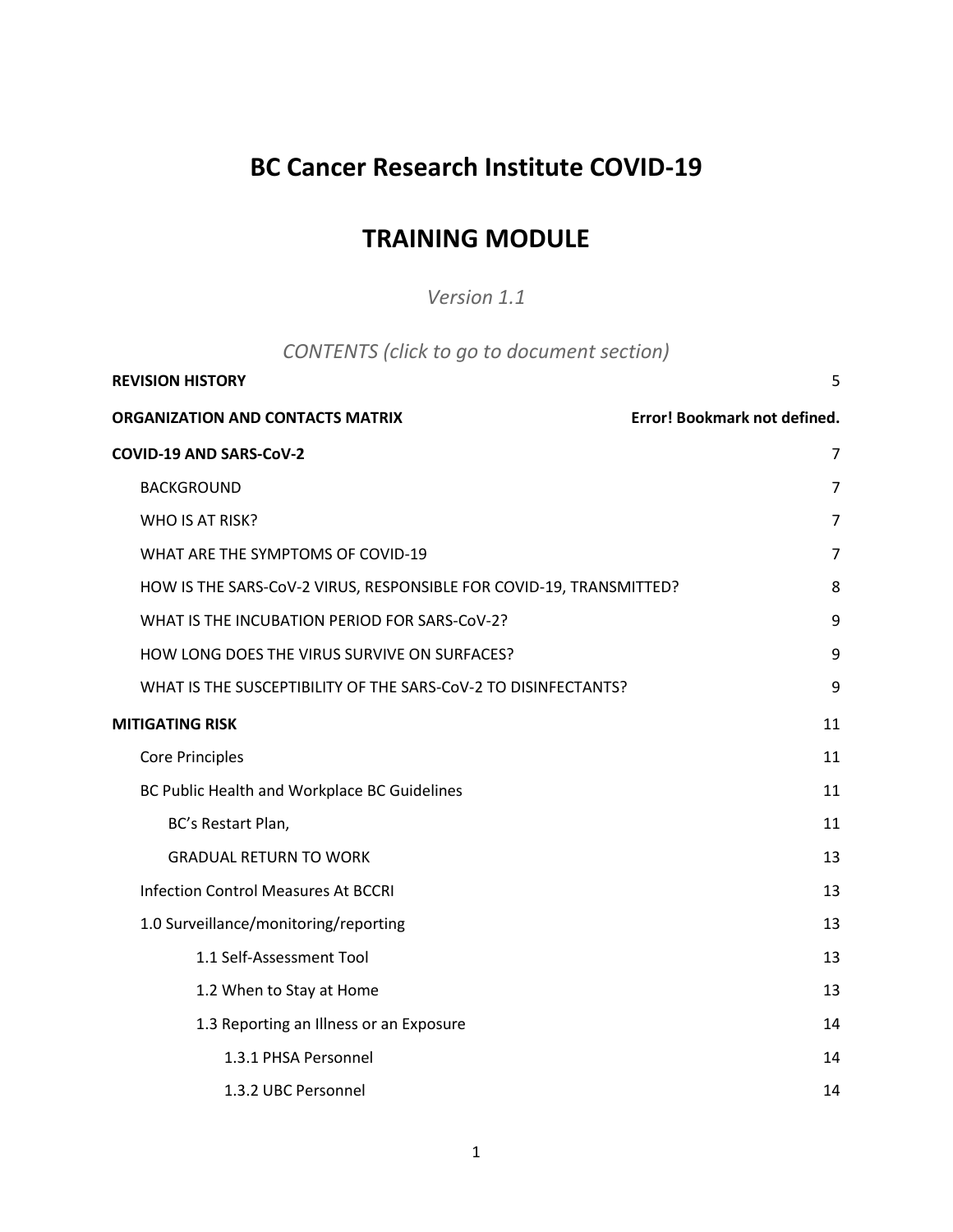| 1.4 Positive Covid-19 Notification                                             | 15 |
|--------------------------------------------------------------------------------|----|
| 1.5 Contact Tracing Process for BCCRI                                          | 15 |
| 2.0 Physical distancing                                                        | 15 |
| 2.1 Density control/Occupancy                                                  | 16 |
| 2.2 Building access monitoring                                                 | 17 |
| 2.3 Traffic Flow Control                                                       | 17 |
| 2.3.1 Main lobby entrance                                                      | 17 |
| 2.3.2 Stairwells                                                               | 18 |
| 2.3.3 Main elevators                                                           | 18 |
| 2.3.4 Parkade entrance                                                         | 18 |
| Enter the elevator lobby via either door.                                      | 18 |
| All occupants must be wearing a face mask before entering the elevators.       | 19 |
| 2.3.5 B1/Bike entrance                                                         | 19 |
| 2.3.6 Service elevators/east lab stairwell                                     | 19 |
| 2.3.7 Travel within the building and between sites                             | 19 |
| 2.4 Meeting Rooms and Lunch Rooms                                              | 19 |
| 2.5 Lab spaces                                                                 | 20 |
| 3.0 Kitchens                                                                   | 20 |
| 3.1 Open Kitchens                                                              | 20 |
| 3.2 Closed Kitchens                                                            | 21 |
| 4.0 Locker Rooms on Floor B1                                                   | 21 |
| 5.0 Personal Workstations                                                      | 22 |
| 6.0 Hand Hygiene                                                               | 22 |
| 6.1 Handwashing with Soap and Water                                            | 22 |
| 6.2 Using an Alcohol-Based Hand Rub (ABHR)                                     | 23 |
| 7.0 Respiratory etiquette                                                      | 23 |
| 8.0 Decontamination                                                            | 24 |
| 8.1 Office Spaces including Student Areas, IT Offices and Shipping & Receiving | 24 |
| 8.1.1 Non-porous hard surfaces - Tables, benches, desks, counter tops, etc.    | 24 |
| 8.1.2 Personal Workstations                                                    | 24 |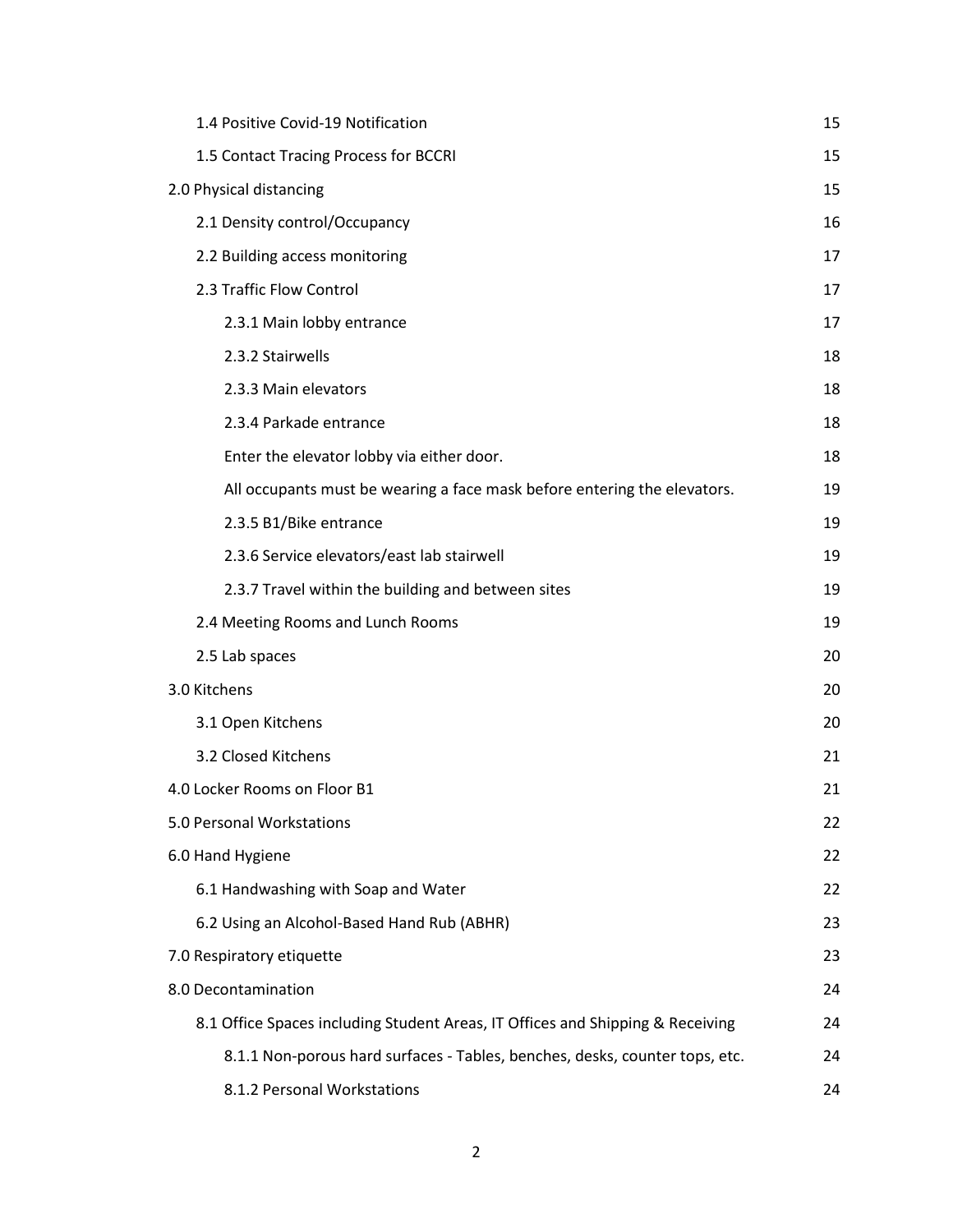| 8.1.3 Office Equipment                                                                                  | 25 |  |  |
|---------------------------------------------------------------------------------------------------------|----|--|--|
| 8.1.4 High touch areas                                                                                  | 25 |  |  |
| 8.2 Laboratory                                                                                          | 25 |  |  |
| 8.2.1 Lab Equipment                                                                                     | 25 |  |  |
| 8.2.3 Personal and shared workstation                                                                   | 26 |  |  |
| 8.2.4 Pipettors, pipette aids                                                                           | 26 |  |  |
| 8.3 Enhanced Decontamination                                                                            | 26 |  |  |
| 9.0 Personal Protective Equipment                                                                       | 27 |  |  |
| 9.1 Face masks/procedure masks*                                                                         | 27 |  |  |
| 9.1.1 Where are Face Masks Worn?                                                                        | 28 |  |  |
| 9.1.2 Donning and Doffing of a Face Masks                                                               | 28 |  |  |
| 9.1.2.1 Donning (putting on)                                                                            | 28 |  |  |
| 9.1.2.2 Doffing (taking off)                                                                            | 28 |  |  |
| 9.1.2.3 Reusing a Face Mask                                                                             | 29 |  |  |
| 9.2 Gloves                                                                                              | 30 |  |  |
| 9.3 Face Shields                                                                                        | 30 |  |  |
| 9.4 N95 Respirators                                                                                     | 30 |  |  |
| 10.0 Animal Resource Centre (and MARC, 13th floor)                                                      | 31 |  |  |
| 10.1 Physical Distancing                                                                                | 31 |  |  |
| 10.2 Hand-hygiene                                                                                       | 32 |  |  |
| 10.3 Face Masks                                                                                         | 32 |  |  |
| 10.4 Decontamination                                                                                    | 32 |  |  |
| 10.5 Guidelines For Animal Work                                                                         | 33 |  |  |
| 11.0 Training Safety                                                                                    | 34 |  |  |
| <b>APPENDIX 1: Resources and References</b>                                                             | 35 |  |  |
| APPENDIX 2: Phase 2 Occupancy Limits For Tissue Culture Rooms the BCCRI Error! Bookmark not<br>defined. |    |  |  |

Appendix 3: Equipment Corridors Occupancy Limits in Phase 2 **Error! Bookmark not defined.** APPENDIX 4: Training Procedures - Risk Assessment and Mitigation (hyperlink) **Error! Bookmark not defined.**

Tools **Error! Bookmark not defined.**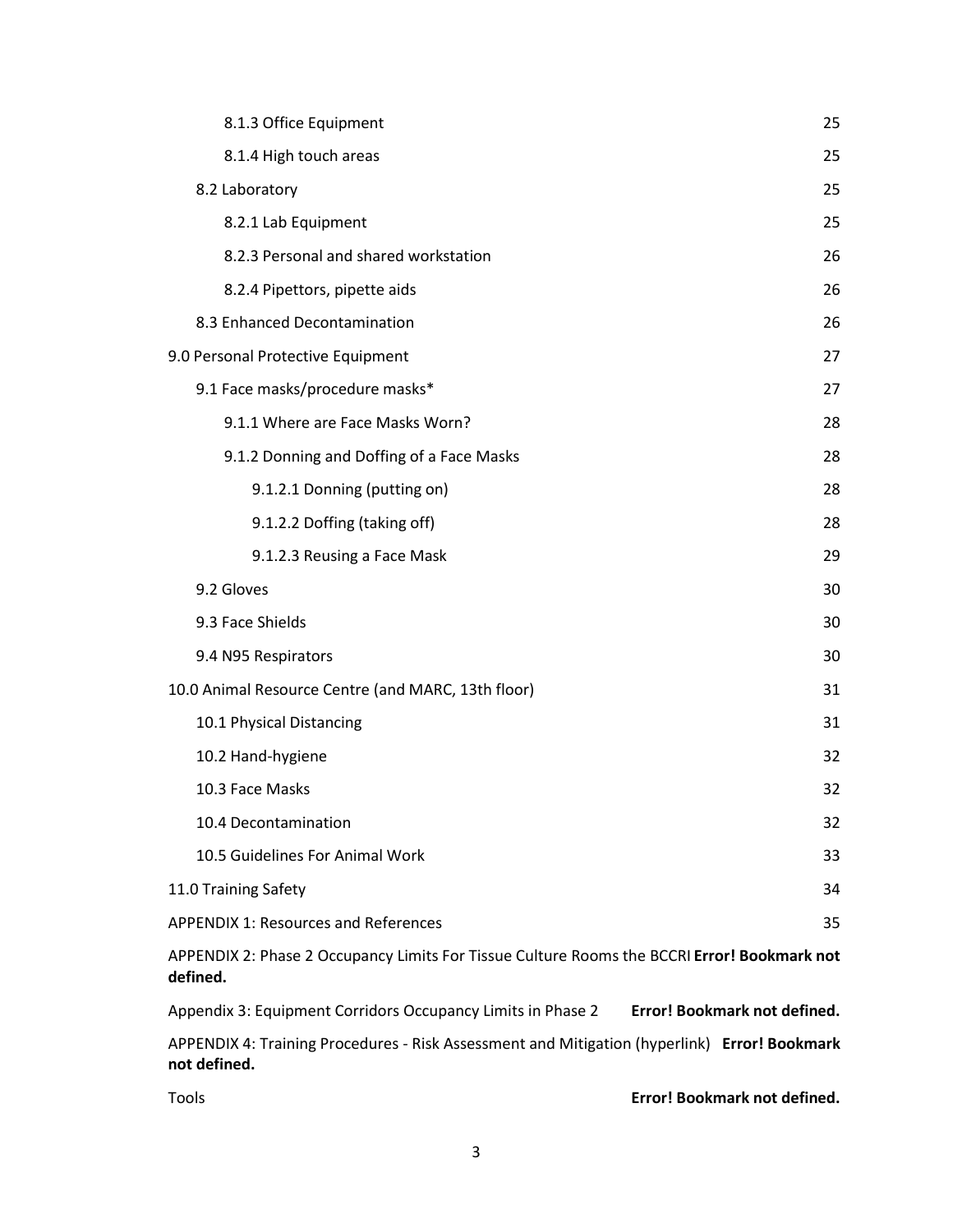Contacts **Error! Bookmark not defined.**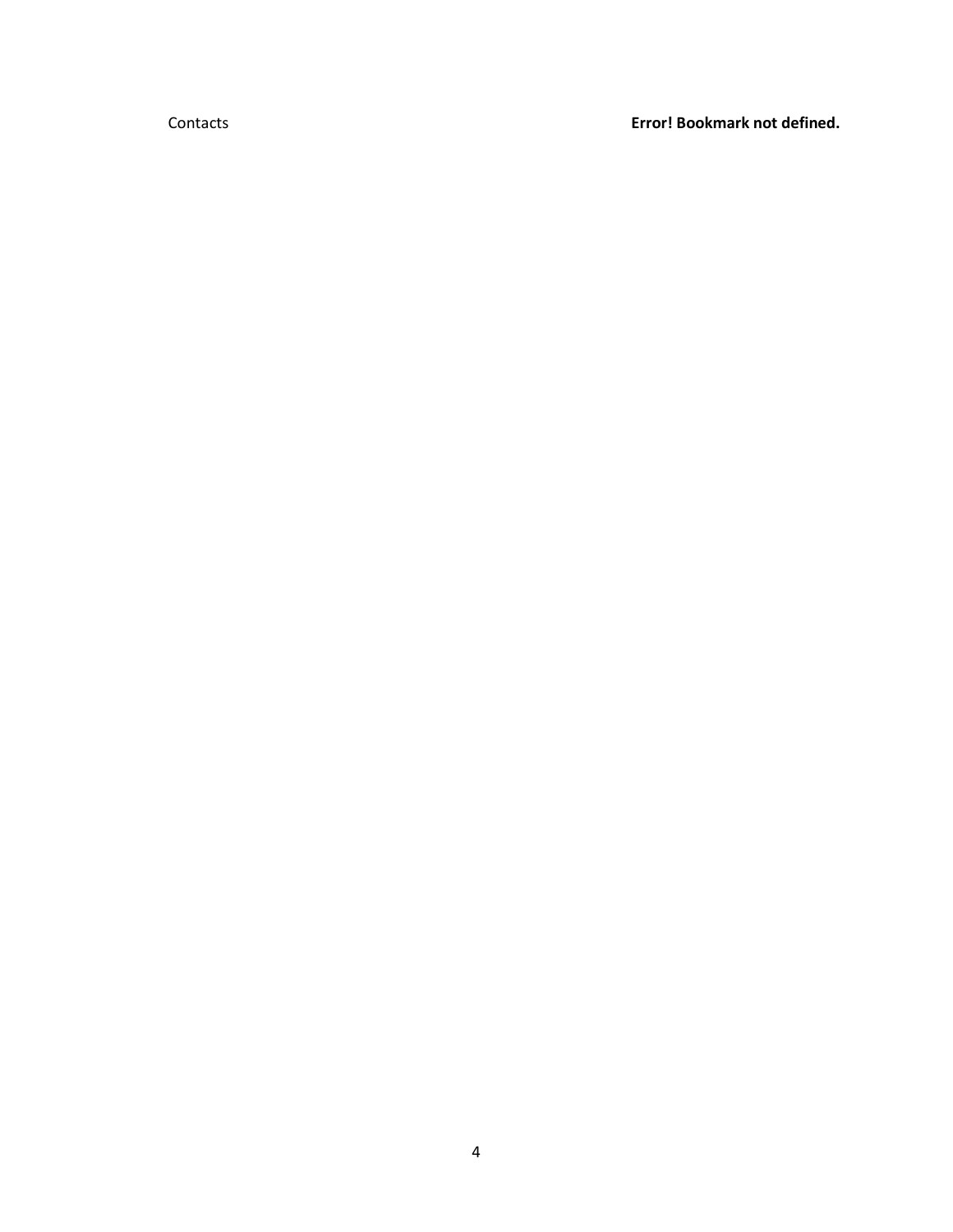# <span id="page-4-0"></span>**REVISION HISTORY**

1.0 Phase 1 opening document (1 June 2020)

1.1 Phase 2 opening document (25 July 2020) - hyperlinks to major modified **sections**

2.[1 REVISION OF TEXT TO REFLECT OVERALL OCCUPANCY IN PHASE2](#page-15-0)

2.[0 RISK ASSESSMENT GUIDANCE -](#page-14-2) TIME OF EXPOSURE

2.5 Lab Spaces - [REVISION OF OCCUPANCY LIMITS IN THE LAB](#page-19-0)

3.0 Kitchens: [REVISION OF KITCHEN USAGE GUIDELINES](#page-19-1)

5.0 Personal Workstations - [PHYSICAL DISTANCING AND FACE MASKS IN THE STUDENT AREAS](#page-21-0)

8.2.1 [ADDITION OF MICROSCOPE DECONTAMINATION PROCEDURES](#page-24-3)

9.3 Face Shields - [USE AND DECONTAMINATION OF FACE SHIELDS](#page-29-1)

9.4 N95 Respirators - [CONDITIONS OF USE AND SELECTION OF N95 RESPIRATORS](#page-29-2)

10.1 Physical Distancing in ARC and MARC - [REVISION OF OCCUPANCY LIMITS FOR ARC AND](#page-30-1)  [MARC IN PHASE 2](#page-30-1)

[10.5 Guideline for Animal Work -](#page-32-0) LIMITS ON ANIMAL WORK

11.0 Training Safety - [TRAINING PROCEDURES: RISK ASSESSMENTS AND MITIGATION](#page-33-0)

Appendix 2: [ADDITION OF TISSUE CULTURE ROOM OCCUPANCY](https://docs.google.com/spreadsheets/d/1Nl50Ryf1FqZYiP5xT-QmyaZ8RJnDNCXVN_O609soIkk/edit#gid=0) [CONSTRAINTS](https://docs.google.com/spreadsheets/d/1Nl50Ryf1FqZYiP5xT-QmyaZ8RJnDNCXVN_O609soIkk/edit#gid=0)

Appendix 3[: ADDITION OF EQUIPMENT CORRIDOR OCCUPANCY CONSTRAINTS](https://docs.google.com/spreadsheets/d/1pgYiulWKLFOQxLiU-owO8itJatYxVd2-DqbAr3rsmTQ/edit#gid=0)

Appendix 4[: ADDITION OF TRAINING RECOMMENDATIONS AND PROCEDURES](https://drive.google.com/open?id=1A3a6RE9ZGkLetBz3r8v-ZAwxIuc7zYYLlm-MJItrdJE)

# **ORGANIZATION AND CONTACTS MATRIX**

**Who to contact if you have questions AFTER the training module and during startup.**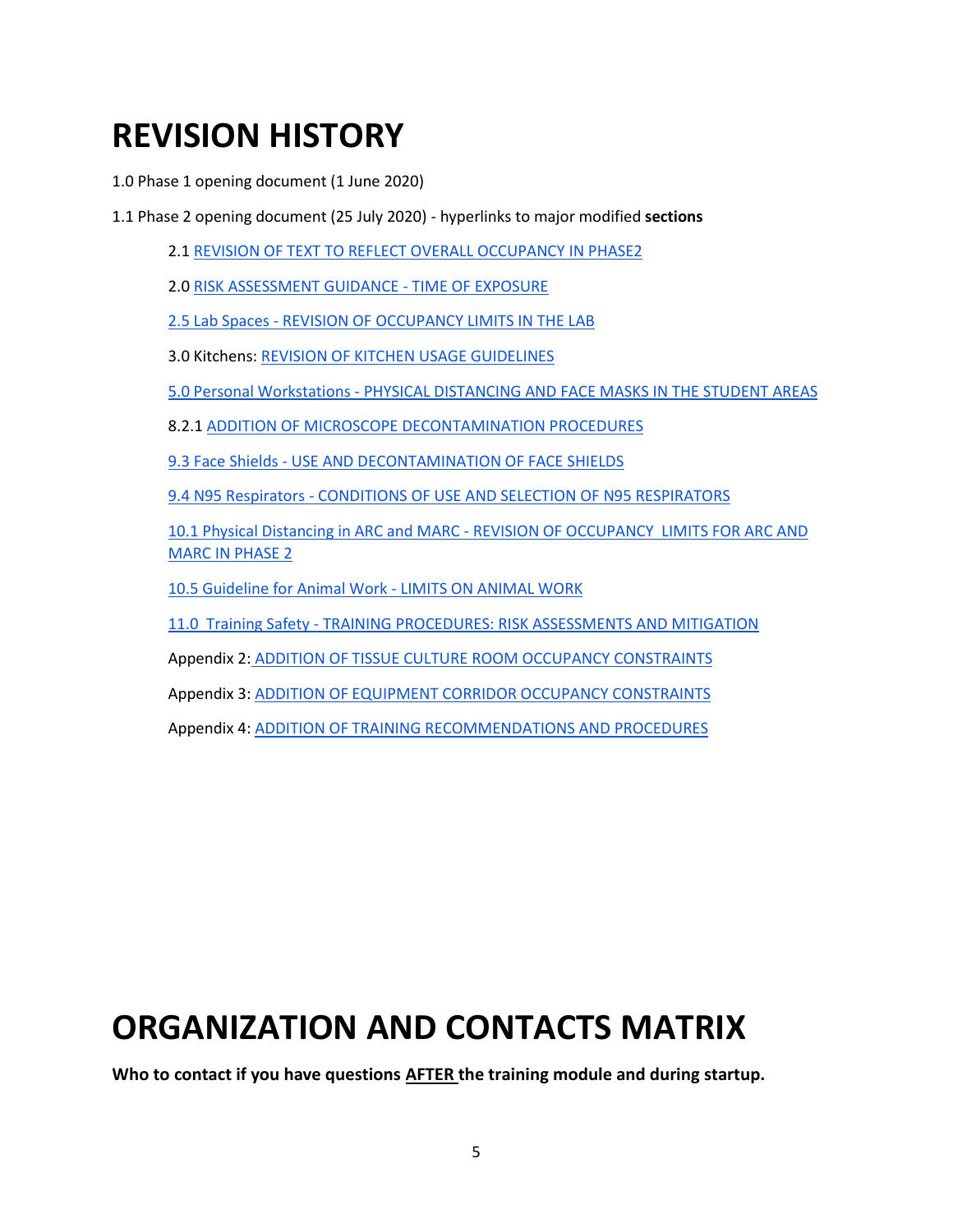- Please review guidance and training documents carefully.
- Also, read through the FAQ's at the end of the training module, as you will find answers to many of your questions here.
- If you have any questions about the measures and procedures of BCCRCI's Return-to Work Plan/ Re-Entry Plan, or have any concerns about your health and safety in the workplace, please first contact the research or operations lead for your department, as listed below.
- If they are unable to answer your questions, the leads will contact research administration.

| <b>DEPARTMENT</b>                | <b>RESEARCH LEAD</b> | <b>OPERATIONAL LEAD</b> |
|----------------------------------|----------------------|-------------------------|
| <b>Cancer Control Research</b>   | Dr. Stuart Peacock   | Magali Coustalin        |
| <b>Clinical Research</b>         | Dr. Bernie Eigl      | Chirag Kariya           |
| <b>Deeley Research Centre</b>    | Dr. Brad Nelson      | David Bond              |
| <b>Experimental Therapeutics</b> | Dr. Marcel Bally     | <b>Brent Sutherland</b> |
| <b>Genome Sciences Centre</b>    | Dr. Marco Marra      | Robyn Roscoe            |
| <b>Integrative Oncology</b>      | Dr. Calum MacAulay   | Jayne Hunter            |
| <b>Molecular Oncology</b>        | Dr. Sam Aparicio     | Cynthia Ferguson        |
| <b>Lymphoid Cancer Research</b>  | Dr. Christian Steidl | Maddy Shemko            |
| <b>Terry Fox Laboratory</b>      | Dr. Pamela Hoodless  | Amanda Kotzer           |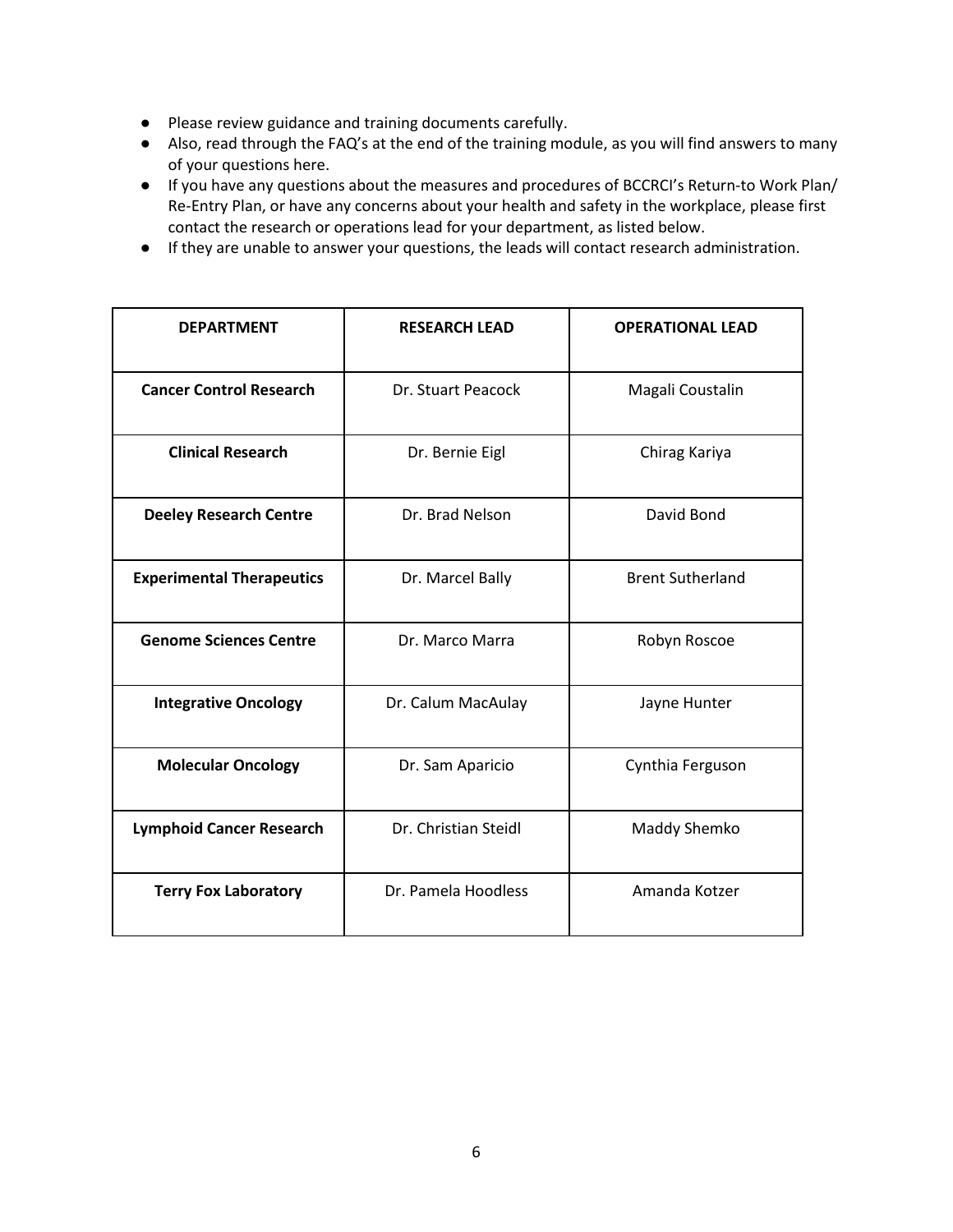# **COVID-19 AND SARS-CoV-2**

## <span id="page-6-1"></span><span id="page-6-0"></span>**BACKGROUND**

Covid-19 is a very serious disease that has taken many lives and sickened hundreds of thousands of people around the world. As of July 10<sup>th</sup>, there are 12.44 million confirmed cases and 559,000 deaths worldwide. In Canada, the number of confirmed cases stands at 107,000 with 8,759 deaths while in British Columbia there are now 3,053 confirmed cases and 187 deaths.

[John Hopkins University Coronavirus Resource Center](https://coronavirus.jhu.edu/map.html)

The WHO mortality rate estimate is 3.4 % worldwide.

## <span id="page-6-2"></span>**WHO IS AT RISK?**

Anyone can become sick with Covid-19 but individuals 65 and older and those at any age with underlying medical conditions including those listed below are at an increased risk of a more serious outcome.

- Chronic lung disease or moderate to severe asthma
- Serious heart conditions
- Compromised immunity (e.g. due to cancer treatment, bone marrow transplant, immune deficiency, HIV/AIDS, use of immune-suppressor drugs, etc.)
- Obesity (BMI 40 or greater)
- Diabetes
- Chronic kidney disease, undergoing dialysis
- Liver disease

[https://www.cdc.gov/coronavirus/2019-ncov/need-extra-precautions/people-at-higher-risk.htm](https://www.cdc.gov/coronavirus/2019-ncov/need-extra-precautions/people-at-higher-risk.html)

Consult with your family physician or an occupational health nurse, if you have any concerns about your return to work.

## <span id="page-6-3"></span>**WHAT ARE THE SYMPTOMS OF COVID-19**

**The most common symptoms include the following:**

- **● Fever**
- **● Cough**
- **● Stuffy and runny nose**
- **● Sore throat and painful swallowing**
- **● Headache**
- **● Fatigue**
- **● Chills**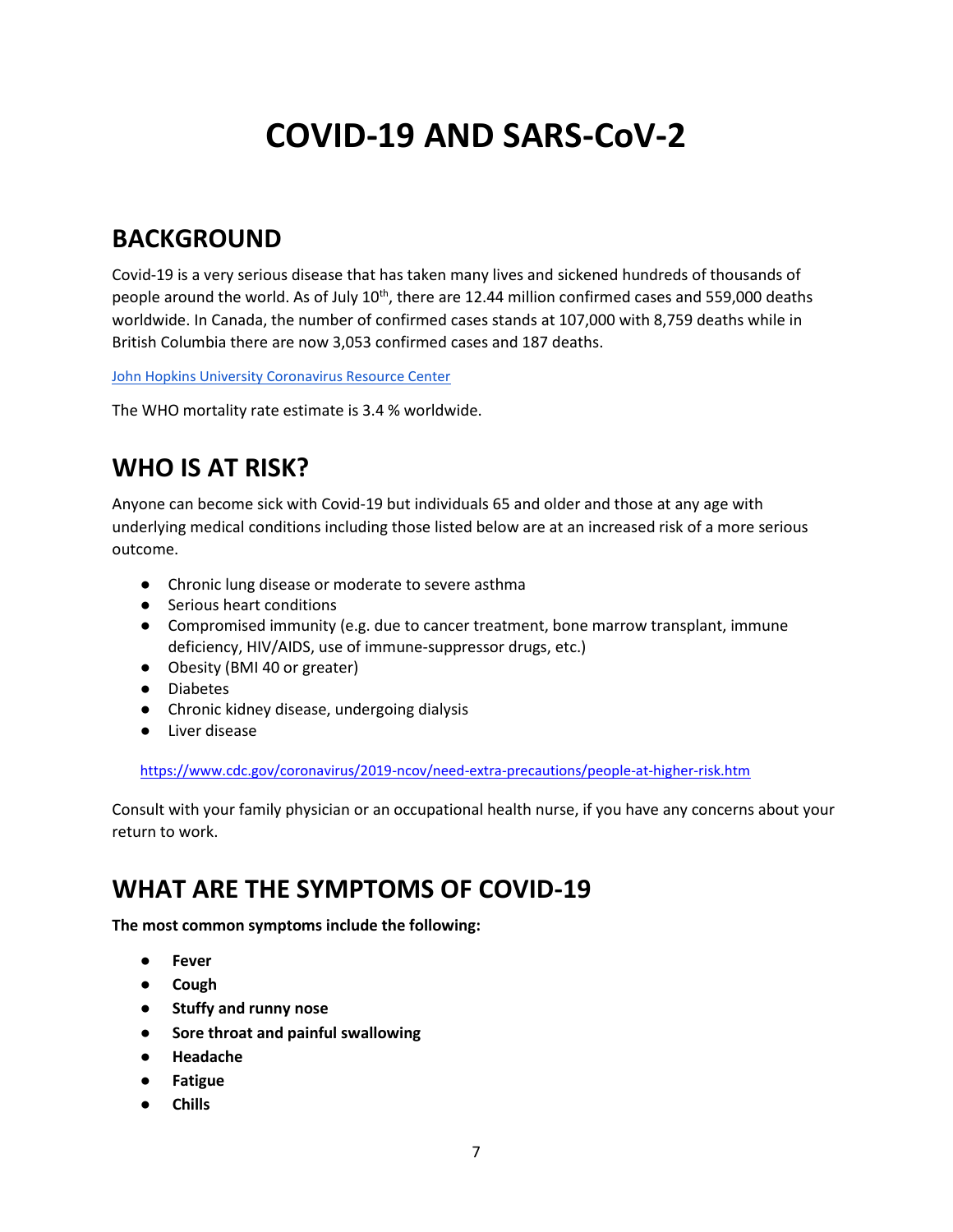- **● Muscle aches**
- **● Loss of appetite**

**Some people develop more severe symptoms:**

- **High fever**
- **Severe cough**
- **Shortness of breath**
- **Pneumonia**

There have been cases where patients develop neurological and gastrointestinal symptoms such as vomiting and diarrhea, with or without respiratory symptoms.

<https://www.health.harvard.edu/diseases-and-conditions/covid-19-basics> <http://www.bccdc.ca/health-info/diseases-conditions/covid-19/about-covid-19/symptoms>

## <span id="page-7-0"></span>**HOW IS THE SARS-CoV-2 VIRUS, RESPONSIBLE FOR COVID-19, TRANSMITTED?**

The SARS-CoV-2 virus infects the nose, throat and lungs but it can also infect the heart, kidney and GI tract.

**This virus is transmitted through close contact from person to person in respiratory droplets from an infected individual.** These infectious droplets are released upon sneezing, coughing or talking and then enter the mouth or nose or be inhaled into the lungs of those nearby.

### **Social distancing of at least 2 m is critical to help reduce the risk of person to person contact.**

Another significant mode of transmission is through **touching contaminated objects or surfaces** and then touching the face, especially the nose, mouth and eyes before thorough hand washing.

### **Proper and frequent hand washing is critical to help reduce the risk of infection.**

Most often people who are infected show symptoms but there is indication that there may also be asymptomatic spreaders of the virus.

**There is [growing evidence](https://academic.oup.com/cid/article/doi/10.1093/cid/ciaa939/5867798) to indicate that SARS-CoV-2 can be transmitted via aerosols.** Aerosols are droplet nuclei of 5 um or less, released through coughing, sneezing, talking or simply breathing that remain suspended in the air for several hours and may be inhaled into the lower respiratory tract of another person. Poor ventilation, crowding and remaining in close proximity to others for extended periods of time are significant risk factors.

While there has been a lot of controversy on the issue of the aerosol transmission of the SARS-CoV-2 virus since the beginning of the pandemic, it was only as recent as July 7th that the WHO released a [statement](https://www.who.int/dg/speeches/detail/who-director-general-s-opening-remarks-at-the-media-briefing-on-covid-19---7-july-2020) in response to a commentary supported by over 200 epidemiologists, infectious disease specialists, clinicians, and aerosol scientists published in the [Journal of Clinical Infectious Diseases](https://academic.oup.com/cid/article/doi/10.1093/cid/ciaa939/5867798) where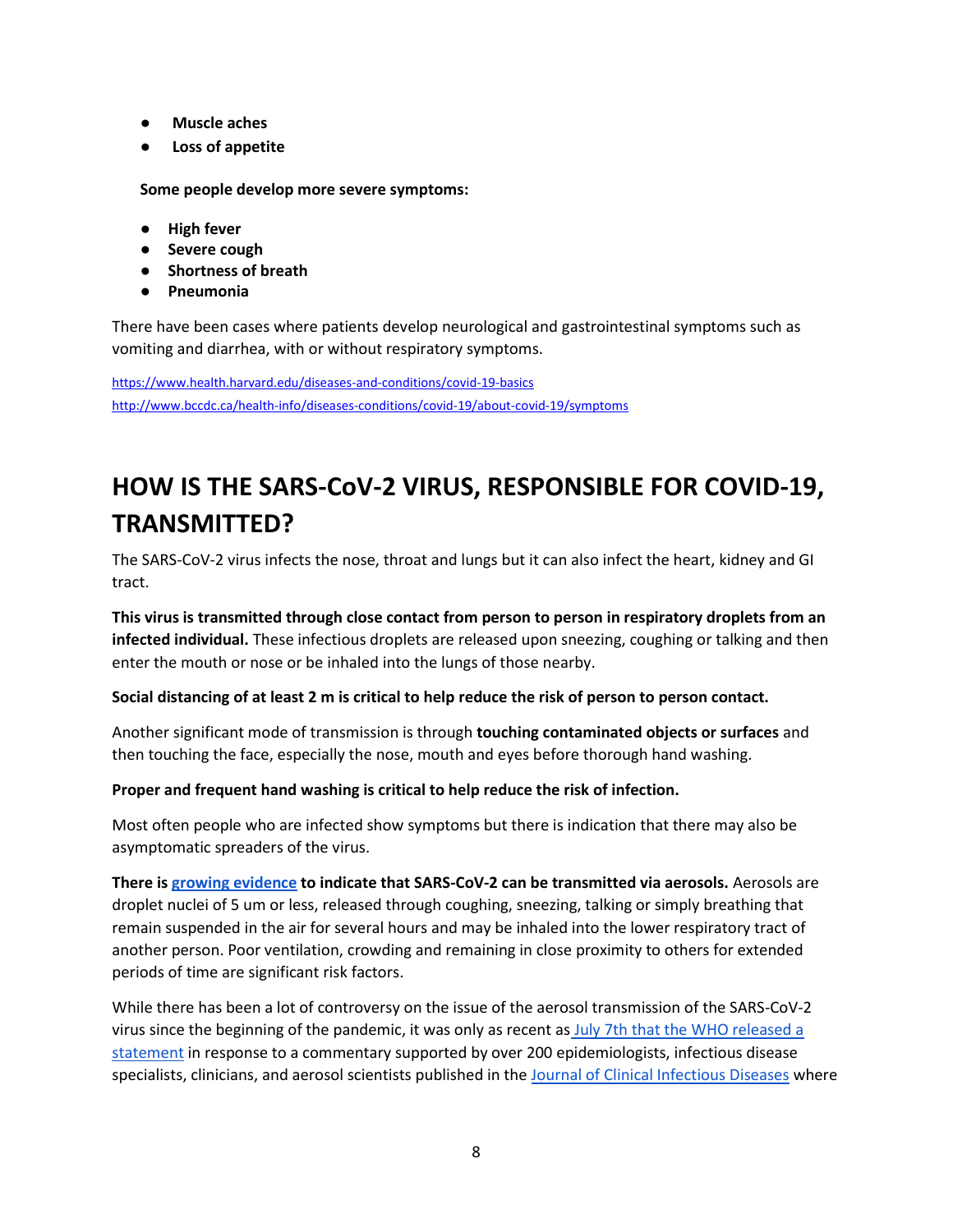governments, health authorities and physicians are asked to accept the potential for airborne transmission of Covid-19.

<https://www.canada.ca/en/public-health/services/diseases/2019-novel-coronavirus-infection/prevention-risks.html#h> <https://www.cdc.gov/coronavirus/2019-ncov/prevent-getting-sick/how-covid-spreads.html>

<https://www.health.harvard.edu/diseases-and-conditions/covid-19-basics>

<https://www.nature.com/articles/d41586-020-02058-1>

[https://www.who.int/news-room/commentaries/detail/transmission-of-sars-cov-2-implications-for-infection-prevention](https://www.who.int/news-room/commentaries/detail/transmission-of-sars-cov-2-implications-for-infection-prevention-precautions)[precautions](https://www.who.int/news-room/commentaries/detail/transmission-of-sars-cov-2-implications-for-infection-prevention-precautions)

## <span id="page-8-0"></span>**WHAT IS THE INCUBATION PERIOD FOR SARS-CoV-2?**

On average, the incubation period is from three to five days. However, there have been cases where symptoms have appeared in as early as three days and as late as 13 days following an exposure.

<https://www.health.harvard.edu/diseases-and-conditions/covid-19-basics>

## <span id="page-8-1"></span>**HOW LONG DOES THE VIRUS SURVIVE ON SURFACES?**

The SARS-CoV-2 has been shown to survive for long periods of time on a variety of surfaces:

- Cardboard: up to 24 hours
- Plastic: up to two to three days
- Stainless steel: up to two to three days
- Copper: up to four hours
- Aerosols: detected viable virus in aerosols after three hours of sampling; observed a reduction in the infectious titer from 10^3.5 to 10^2.7 50% tissue culture infectious dose(TCID) per liter of air.

[N van Doremalen,](https://www.nejm.org/doi/full/10.1056/NEJMc2004973) *[et al](https://www.nejm.org/doi/full/10.1056/NEJMc2004973)*[. Aerosol and surface stability of HCoV-19 \(SARS-CoV-2\) compared to SARS-CoV-1.](https://www.nejm.org/doi/full/10.1056/NEJMc2004973) *[The New England](https://www.nejm.org/doi/full/10.1056/NEJMc2004973)  [Journal of Medicine](https://www.nejm.org/doi/full/10.1056/NEJMc2004973)*[. DOI: 10.1056/NEJMc2004973 \(2020\).](https://www.nejm.org/doi/full/10.1056/NEJMc2004973)

It is important to understand that environmental factors such as temperature, humidity and exposure to sunlight will affect survival times.

**Frequent decontamination of surfaces, equipment, keyboards, computer mice, counter, door handles, push bars, light switches, elevator buttons and all other high touch surfaces is critical to help reduce the risk of infection.**

## <span id="page-8-2"></span>**WHAT IS THE SUSCEPTIBILITY OF THE SARS-CoV-2 TO DISINFECTANTS?**

The SARS-CoV-2 is an enveloped virus and therefore one of the easiest to kill.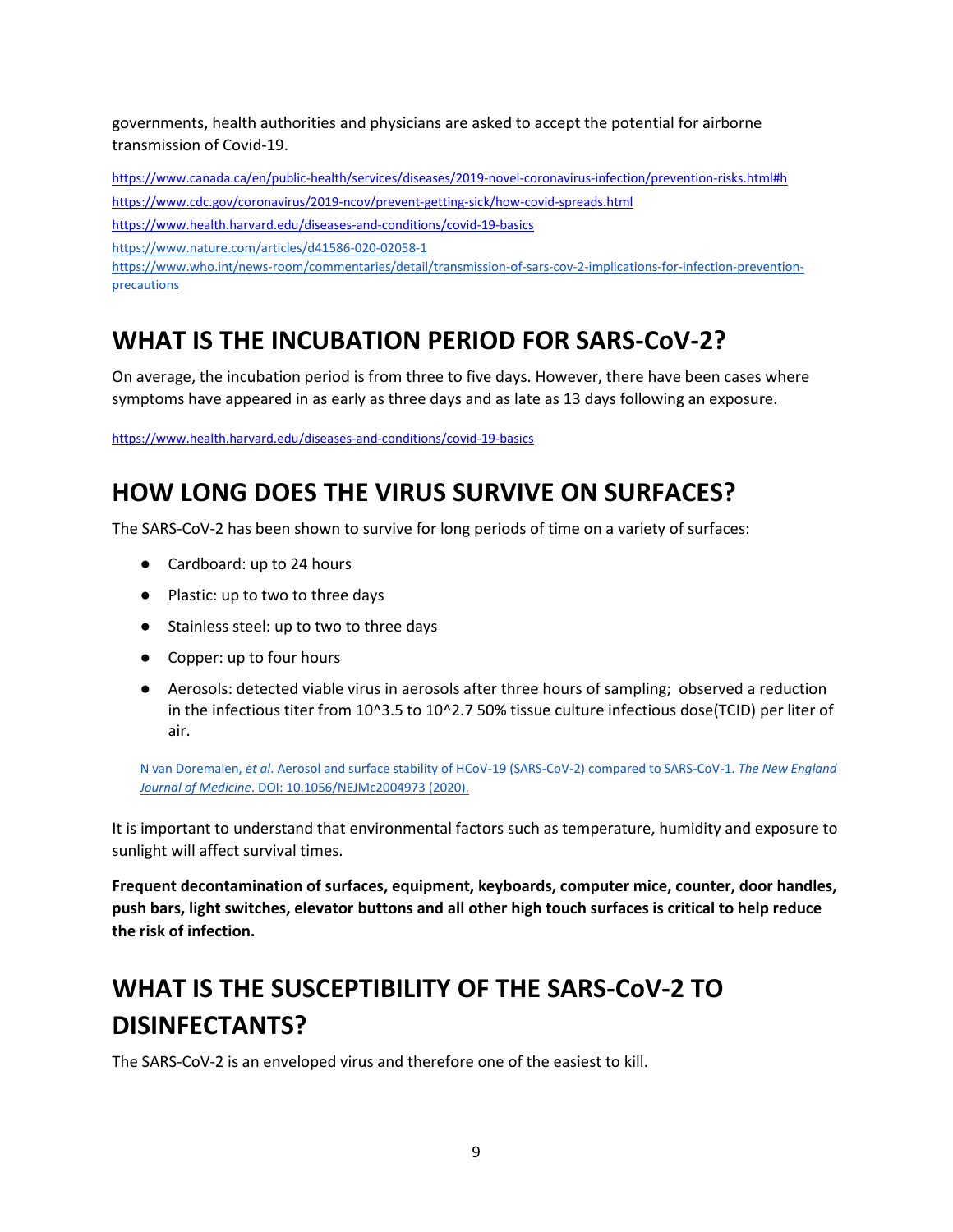There are many chemical disinfectants that are effective against the coronavirus for surface decontamination including:

- **Ethanol 70% ,** 10 minutes contact time is recommended in the PHAC Pathogen Safety Data Sheets for Coronavirus bu[t recent studies](https://www.sciencedirect.com/science/article/pii/S0195670120300463) have shown a 2-4 log 10 reduction in infectivity after only one minute of exposure to ethanol at concentrations of 62-71%
- Sodium hypochlorite 0.1%, 5 minutes contact
- 0.5 % Hydrogen peroxide, 5 minutes
- Quaternary ammonium compounds; follow manufacturer's recommendations
- Phenolic compounds; follow manufacturer's recommendations

Refer to Health Canada's *[Hard surface disinfectants and hand sanitizers proven effective against Covid-](https://www.canada.ca/en/health-canada/services/drugs-health-products/disinfectants/covid-19/list.html#tbl1)[19](https://www.canada.ca/en/health-canada/services/drugs-health-products/disinfectants/covid-19/list.html#tbl1)* for a list of surface disinfectants approved in Canada and the *[EPA List N: Disinfectants for Use against](https://www.epa.gov/newsroom/list-n-disinfectants-use-against-sars-cov-2)  [SARS-CoV-2](https://www.epa.gov/newsroom/list-n-disinfectants-use-against-sars-cov-2)* for information that also includes on contact times.

Observe recommended contact times, use at the appropriate concentration and note the expiry on the container. Also, always make sure the disinfectant is compatible with the surface it is applied to and follow manufacturer's recommendations when used on equipment.

Note that chemical disinfectants can be harmful if not handled properly. They may cause irritation to the eyes, skin, mucous membranes and respiratory system. Flammability is another hazard to consider as is the case for alcohols. Always read the safety data sheet and follow manufacturer's instructions.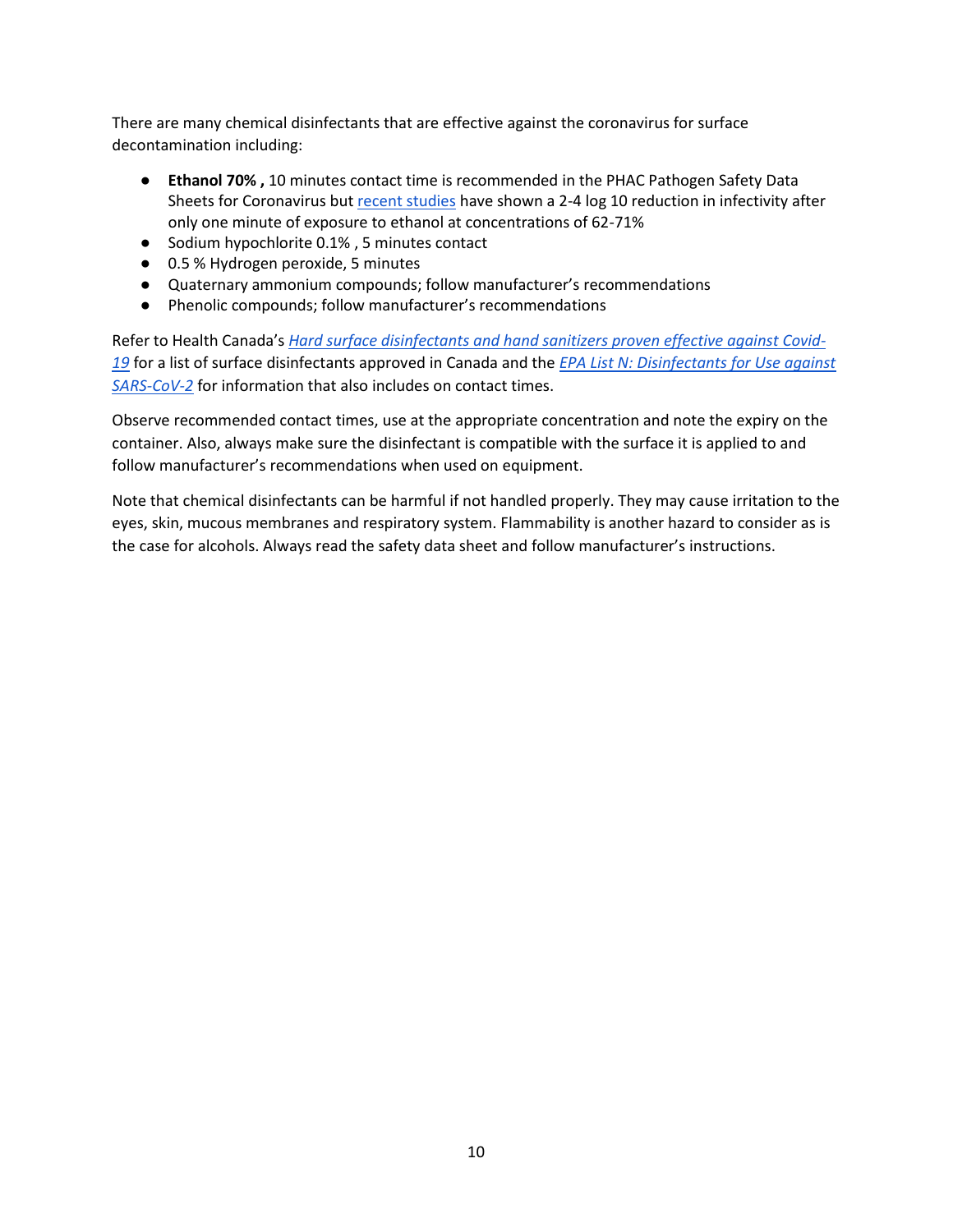# **MITIGATING RISK**

## <span id="page-10-1"></span><span id="page-10-0"></span>**Core Principles**

- **We will follow BC public health advice** and that of WorkSafe BC, PHSA and align with UBC to the maximum extent practical
- **Re-opening will be phased** based on public health guidelines and may be reversed or modified at any time
- **Mandatory training and risk assessment** will form part of the reopening, applicable to all staff. No exceptions.
- **Audit/monitoring of the process** will be carried out and plans may be revised based on experiences gained.
- **Non-compliance** with the re-opening measures, will be regarded as a **safety infraction** and will be handled via the normal HR processes for operational safety infractions in the workplace. It important that everyone read and apply the guidelines

## <span id="page-10-2"></span>**BC Public Health and Workplace BC Guidelines**

The BC Ministry of Health has imposed a number of conditions that businesses and organizations must meet in order to reopen and resume their operations, albeit at significantly reduced levels.

- We are a large facility with close working conditions in some areas and with links to nearby hospitals when at full capacity. Specific measures beyond the general public health may be needed.
- Alignment with UBC as far as practical.
- The bedrock of safe opening requires everyone to adopt/practice the public health measures, at all times.
	- DO NOT come to work if you or someone in your family unit has symptoms
	- Observe physical distancing
	- Frequent handwashing
- Where possible work from home and make adjustments for this
- Preparation for second/ongoing waves: the virus will be with us for many months unfortunately, a second wave, or pop-up outbreaks may occur. Advice and plans may change.

## <span id="page-10-3"></span>*[BC's Restart Plan](https://www2.gov.bc.ca/gov/content/safety/emergency-preparedness-response-recovery/covid-19-provincial-support/bc-restart-plan)***,**

The provincial government's response plan for Covid-19, presents a number of measures and controls that are critical in reducing the risk of transmission in the workplace (and everywhere).

We will be adhering to these guidelines. If the guidance is updated, our plans may change and have to reverse, at any moment.

We may need to take building or operation-specific measures to be compliant with the guidelines.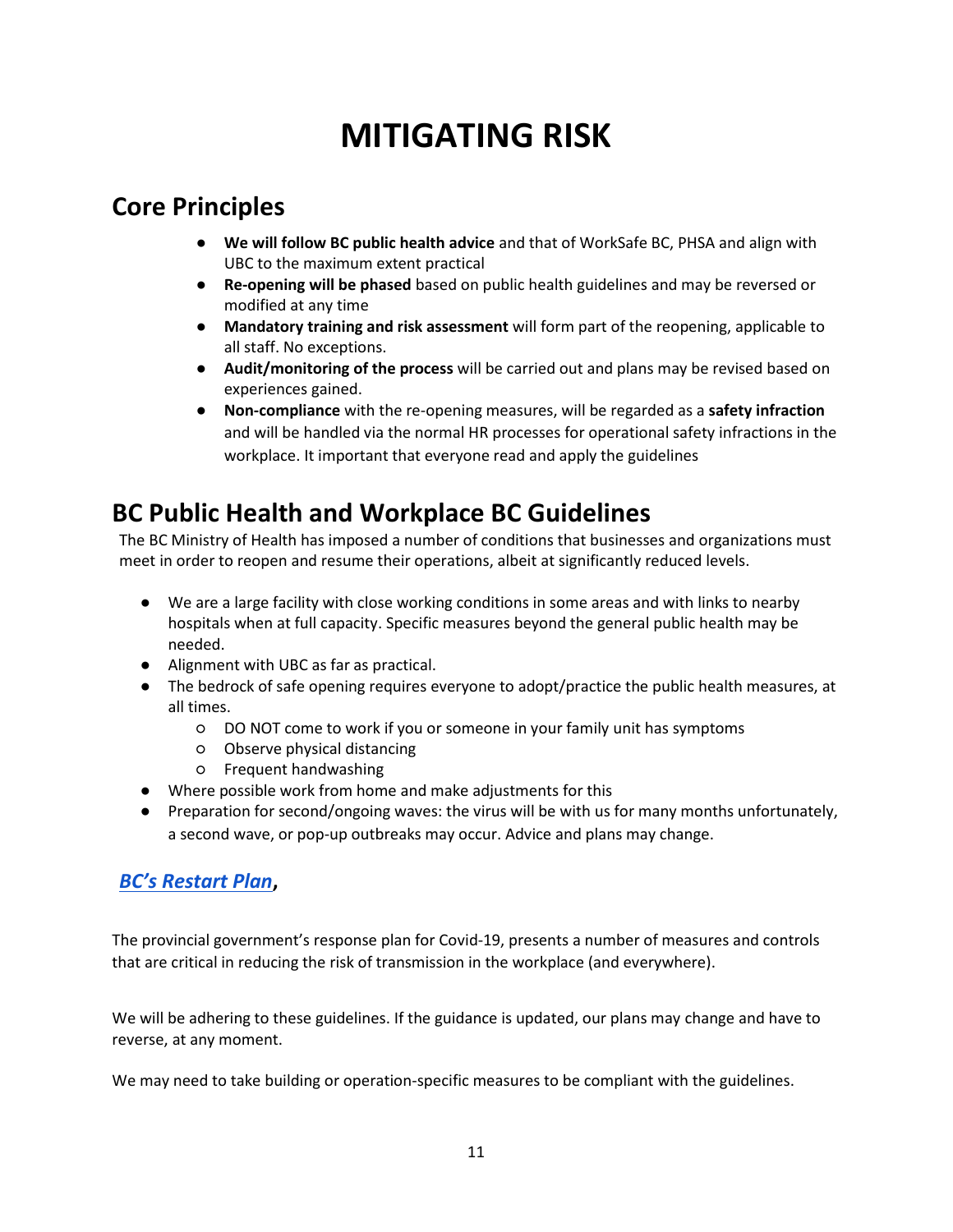Below is an excerpt from the BC Restart Plan (Dated May 6th 2020).

## *What the New Normal Means for Employers and Public Institutions*

*The risk of transmission at busy workplaces and other institutions is a direct function of two variables: the number of contacts (the number of people present at the same time) and the contact intensity (the type of contact ie. close or distant and the length of contact ie. brief or prolonged). These are factors that we can rate as low, medium and high risks.*



## *FIGURE 6: Reducing transmission*

*Based on these factors, steps can be taken to reduce the risk, including:*

- ❏ *Physical distancing measures – measures to reduce the density of people*
- ❏ *Engineering controls – physical barriers (like plexiglass at checkouts) or increased ventilation*
- ❏ *Administrative controls – clear rules and guidelines*
- ❏ *Personal protective equipment – like the use of non-medical masks*

*These modifications and controls, combined with the following measures, can reduce the risk of transmission.*

- ❏ *Create clear workplace policies that ensure people with cold or flu symptoms do not come to work*
- ❏ *Implement sick day policies that allow people to be off or work safely from home when they are ill or have symptoms of a cold or flu*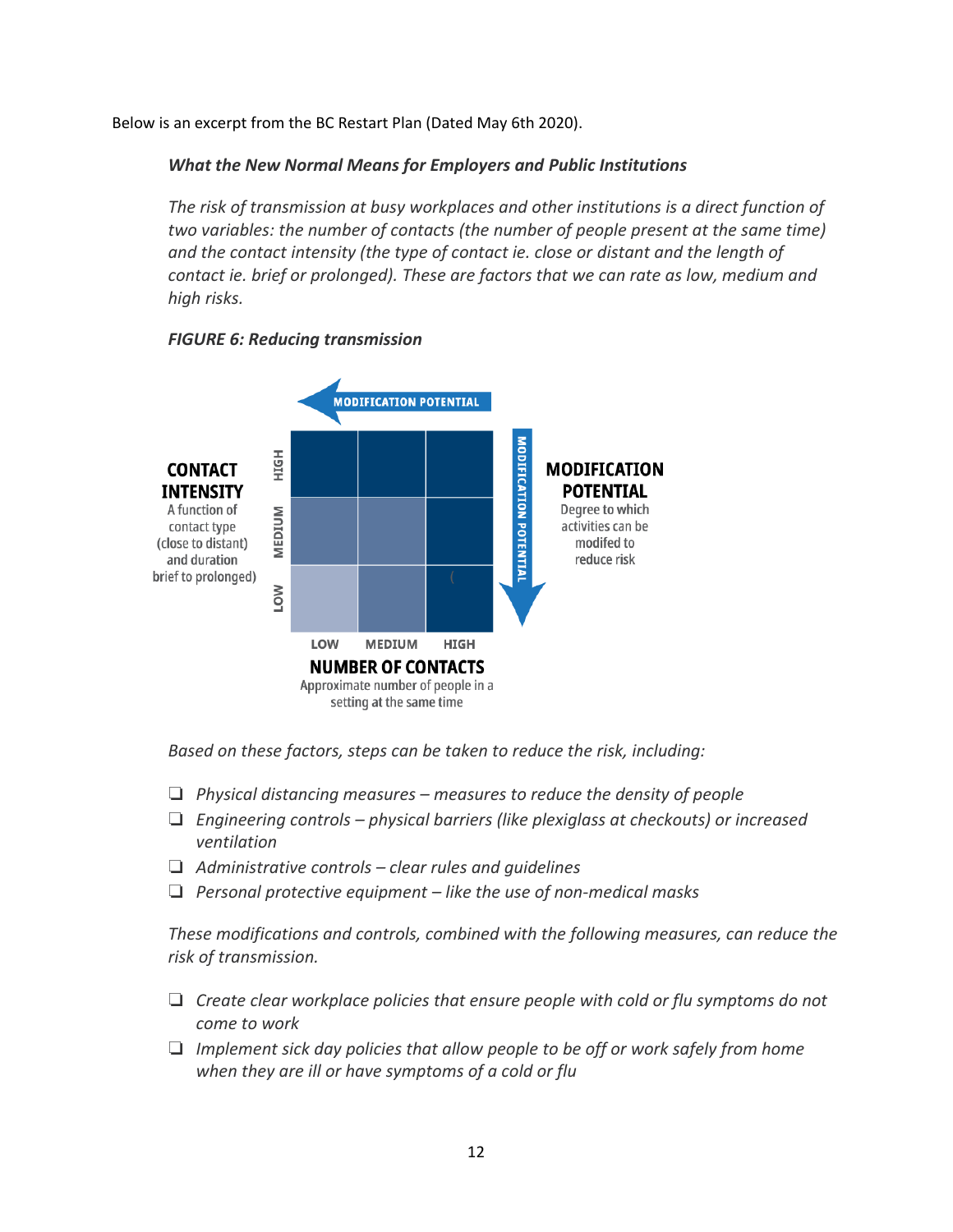- ❏ *Provide work from home options, when possible, to reduce contact intensity. When it's not an option, consider measures such as staggered shifts and virtual meetings as much as possible*
- ❏ *Implement strategies that reduce the number and intensity of contacts – from greater use of non-medical masks to more checkouts and increased shopping hours*
- ❏ *Clean "high-touch" areas in workplaces and retail outlets frequently and provide hand sanitizer at entrances*
- ❏ *Focus on higher-risk employees including those over the age of 60 and those with underlying medical conditions – from more flexible hours, to work from home options and workspace accommodation*

*[https://www2.gov.bc.ca/gov/content/safety/emergency-preparedness-response-recovery/covid-19](https://www2.gov.bc.ca/gov/content/safety/emergency-preparedness-response-recovery/covid-19-provincial-support/bc-restart-plan) [provincial-support/bc-restart-plan](https://www2.gov.bc.ca/gov/content/safety/emergency-preparedness-response-recovery/covid-19-provincial-support/bc-restart-plan)*

## <span id="page-12-0"></span>**GRADUAL RETURN TO WORK**

While restrictions have gradually eased across BC, and the Ministry of Health has allowed many sectors to resume their operations - though be at reduced levels and with specific operating guidelines in place the threat of the pandemic will continue for several more months until an effective vaccine has been deployed.

This is no time to let our guard down because the risk of a sudden surge in cases, an outbreak and that of subsequent waves of infection, remains high.

**Infection control measures such as physical distancing, proper hand and respiratory hygiene, decontamination and appropriate use of personal protective equipment need to be applied diligently and consistently as these measures are critical to reduce the risk of facility wide infection.** 

## <span id="page-12-1"></span>**Infection Control Measures At BCCRI**

## <span id="page-12-3"></span><span id="page-12-2"></span>**1.0 Surveillance/monitoring/reporting**

## **1.1 Self-Assessment Tool**

- A web based self-assessment tool MUST be completed each day for any person entering the building.
	- FOLLOW the instructions as per the screening tool[:](https://screening.bccrc.ca/) [https://screening.bccrc.ca](https://screening.bccrc.ca/)

## <span id="page-12-4"></span>**1.2 When to Stay at Home**

● **DO NOT COME TO WORK IF ANY OF THE FOLLOWING CONDITIONS APPLY:**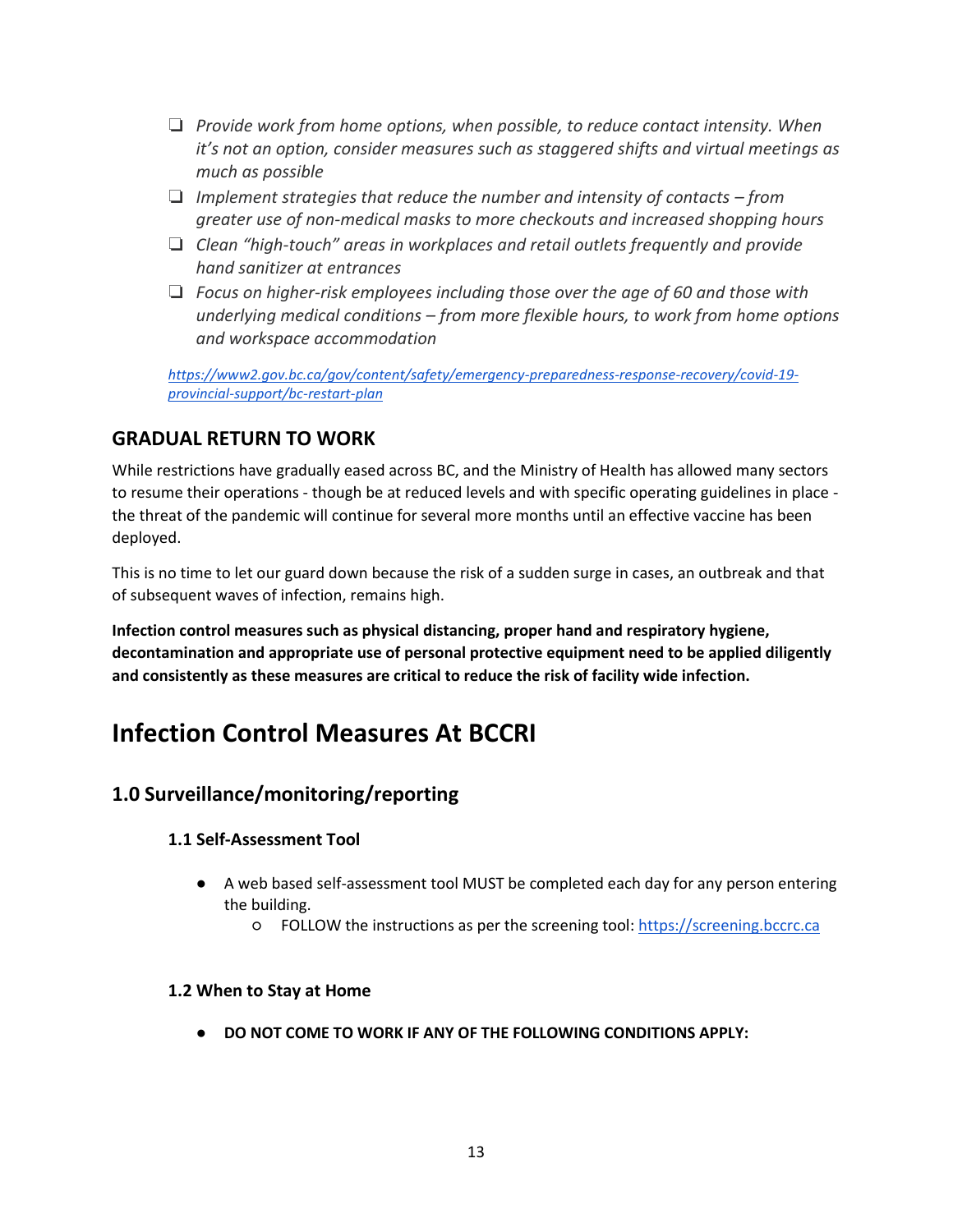- YOU ARE DISPLAYING SYMPTOMS ( e.g. FEVER, DRY COUGH, SORE THROAT, SNEEZING, LOSS OF SMELL, FATIGUE, HEADACHE, etc.), WHETHER OR NOT YOUR ILLNESS HAS BEEN CONFIRMED AS COVID 19
- YOU LIVE IN THE SAME HOUSEHOLD AS A PERSON WITH A CASE OF CONFIRMED OR CLINICAL COVID-19, WHO IS SELF-ISOLATING
- YOU HAVE BEEN EXPOSED TO A CONFIRMED COVID-19 INFECTED PERSON AND BEEN ADVISED BY PUBLIC HEALTH (811) TO SELF-ISOLATE
- YOU HAVE TRAVELLED INTERNATIONALLY WITHIN THE LAST 14 DAYS

## <span id="page-13-1"></span><span id="page-13-0"></span>**1.3 Reporting an Illness or an Exposure**

### **1.3.1 PHSA Personnel**

If:

- you have had an exposure to Covid-19
- you have become ill
- you have been notified that you tested positive for Covid-19
- someone in your household has tested positive or is under self-isolation

Then:

- Follow normal sick-leave call-in procedure to report your absence PEARL (1-855-667-3275)
- Call PHSA's Covid-19 Resource Line (1-833-875-2155) with any workplace health- related questions.
- Refer to the [PHSA website](http://www.phsa.ca/staff-resources/covid-19-resources-for-staff/exposure-illness) for more information

### <span id="page-13-2"></span>**1.3.2 UBC Personnel**

If:

- you have had an exposure to Covid-19
- you have become ill
- you have been notified that you tested positive for Covid-19
- someone in your household has tested positive or is under self-isolation

Then:

- Follow your normal sick-leave call-in procedures (alert your BC Cancer supervisor and/or operational lead immediately)
- Call PHSA's Covid-19 Resource Line (1-833-875-2155) with any workplace health- related questions

OR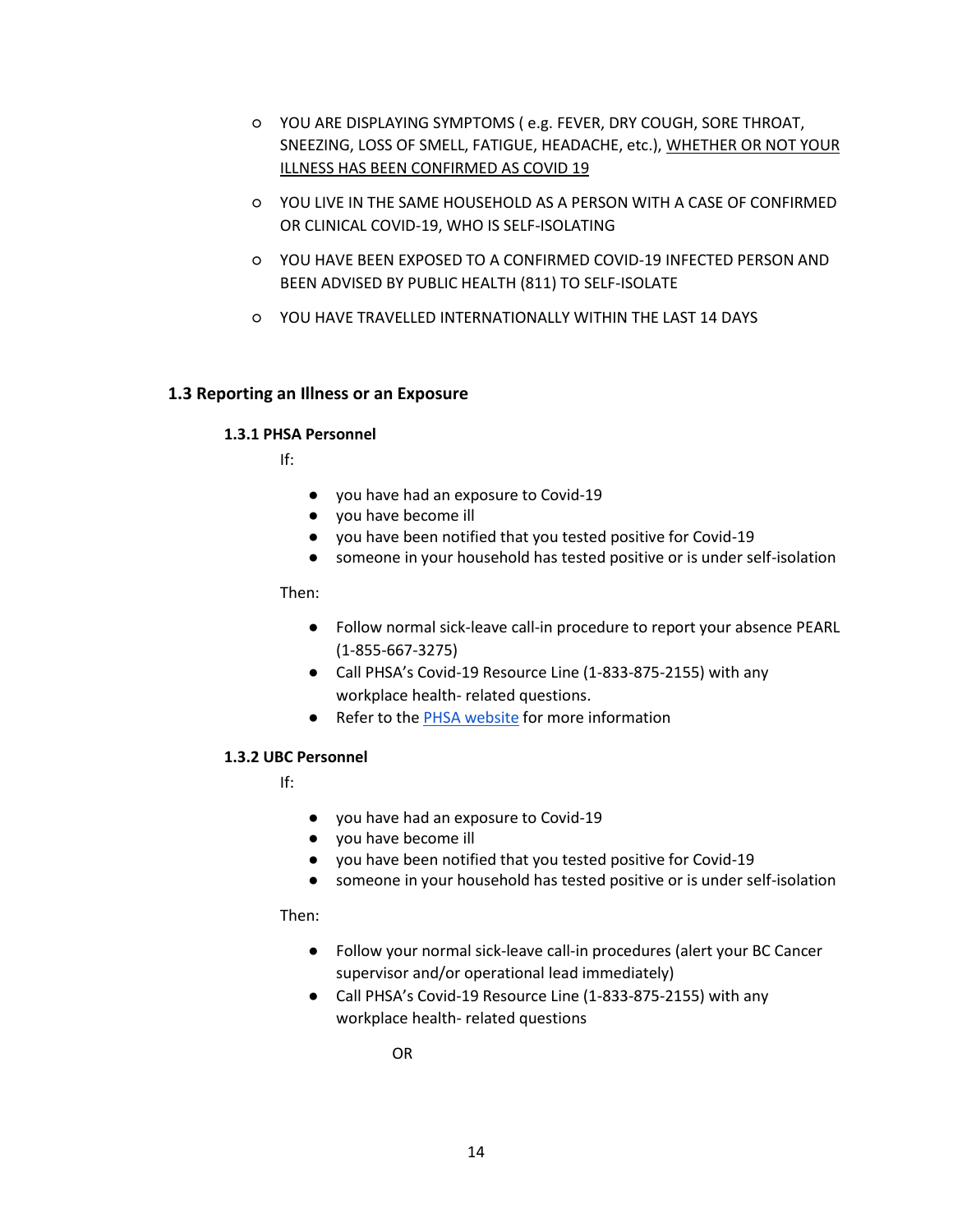- Call UBC's Occupational and Preventative Health line at 604-827-4713 or email [oph.info@ubc.ca](mailto:oph.info@ubc.ca)
- Refer to [UBC's Covid](https://covid19.ubc.ca/)-19 resource and information page

## <span id="page-14-0"></span>**1.4 Positive Covid-19 Notification**

- IF an individual with symptoms is advised to self-quarantine by public health and/or notified of a positive covid-19 test, contact tracing will be undertaken by PHSA occupational health in cooperation with UBC occupational health. O**nly contacts deemed at risk will be notified directly.**
- Privacy and confidentiality must be respected at all times and as such the identity of the Covid-19 case must never be disclosed; this information must remain confidential and only known to the immediate supervisor.
- All surfaces and areas the ill staff/student may have come in contact with will be decontaminated as soon as possible; every effort will be made to respect confidentiality, but health and safety must be protected at all times.
- It is the responsibility of the principal investigator/manager to notify the departmental operational lead and the BC Cancer Research Safety Office of a positive Covid-19 case.
- The BC Cancer Research Safety Office will work with/direct the responsible lab manager/departmental operational leads in organizing additional cleaning.
	- **DO NOT** attempt informal contact tracing. Contact tracing of staff will be undertaken by occupational health.

### <span id="page-14-1"></span>**1.5 Contact Tracing Process for BCCRI**

- a. Public Health will contact the employee directly to ask for supervisor information
- b. Employee to direct Public Health to the Executive Director/ORA: Karen Lemmen [klemmen@bccancer.bc.ca](mailto:klemmen@bccancer.bc.ca)
- c. Executive Director/ORA will contact Workplace Health and work with the department to generate a list of employees who may have been potentially exposed, based on the Medical Health Officer's (MHO) contact tracing and exposure criteria.
- d. Executive Director/ORA and the department's operational lead will work together to contact individuals on the list for assessment based on MHO exposure criteria.
- e. Executive Director/ORA and the department's operational lead will provide Workplace Health and the employee's supervisor with updates.

## <span id="page-14-2"></span>**2.0 Physical distancing**

Two meter distancing between individuals is to be maintained in the workplace. If this cannot be achieved due to operational or equipment limitations, additional measures must be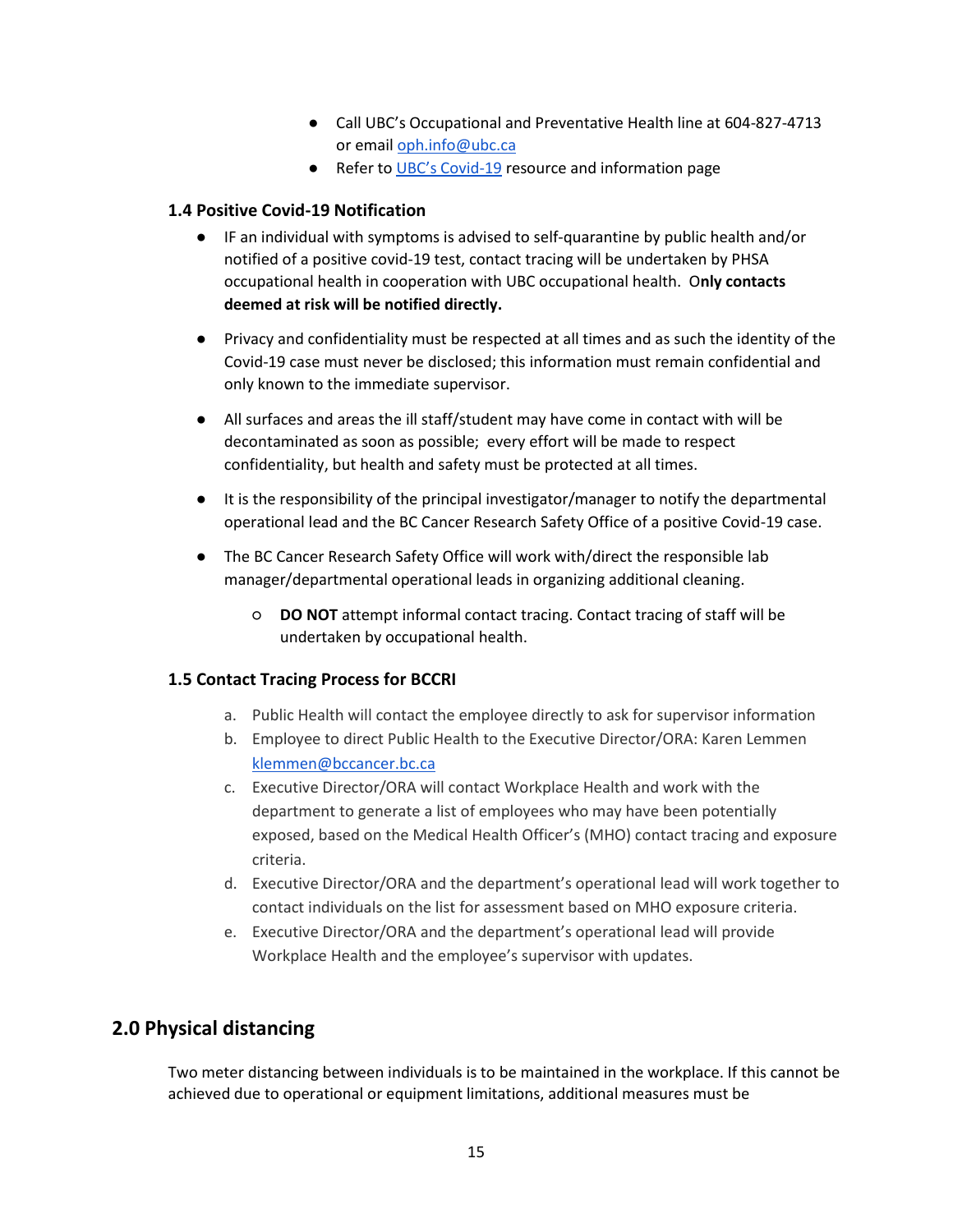implemented to mitigate risk. Such measures could include administrative controls such as reducing contact times where 2 m physical distance between workers is not achievable, installing plexiglass barriers and/or donning personal protective equipment such as full face shields and/or N95 respirators, gloves, etc., as appropriate.

In the context of exposure, the following criteria should be used in assessing risk:

- 1. Distance/proximity: *close proximity* is defined as a distance of less than 2 m between individuals
- 2. Duration: *prolonged time of exposure* is defined as more than 15 minutes *in the absence of 2 m physical distancing*
- 3. Type of interaction: e.g. coughing, sneezing, etc.

Therefore, considering proximity and duration and assuming regular interactions between workers, exposure risk levels may be classified as follows:

**Low Risk: Two meter physical distancing** is easily feasible and **maintained consistently**  with the exception of **very brief moments where there may be transient exposure** to other workers at distances of less than 2 m (e.g. walking behind a worker to get to a piece of lab equipment, sink, etc.).

**Medium Risk:** Limited physical distancing possible. **Contact time with other worker(s) is 15 minutes or more, where 2 m physical distancing is not consistently achievable.**

**High Risk:** Physical distancing not possible. **Contact time with other worker(s) is 15 minutes or more, where 2 m physical distancing is not achievable.** 

The following specific measures will be implemented to facilitate physical distancing:

## <span id="page-15-0"></span>**2.1 Density control/Occupancy**

- The number of personnel on site at one time will be limited. Density and number of people present will be based on the 'Return to Work Master Plan' and on the Lab-Specific Plan presented by the PI. This may be achieved through working in shifts or working alternate days.
- Staff that can perform their tasks from home will continue doing so
- Those who need to come onsite to perform their work will leave when finished
- Meetings will continue to be held online, unless 2 m physical distancing can be maintained
- Phase 2 occupancy of **lab personnel** allowed at one time will increase from 30 to 60%; signage indicating occupancy limits will be posted nearby.
- **Occupancy limits are required, not suggested**
- The PI/Core facility manager will determine/decide in their planning who should be present and on what schedule.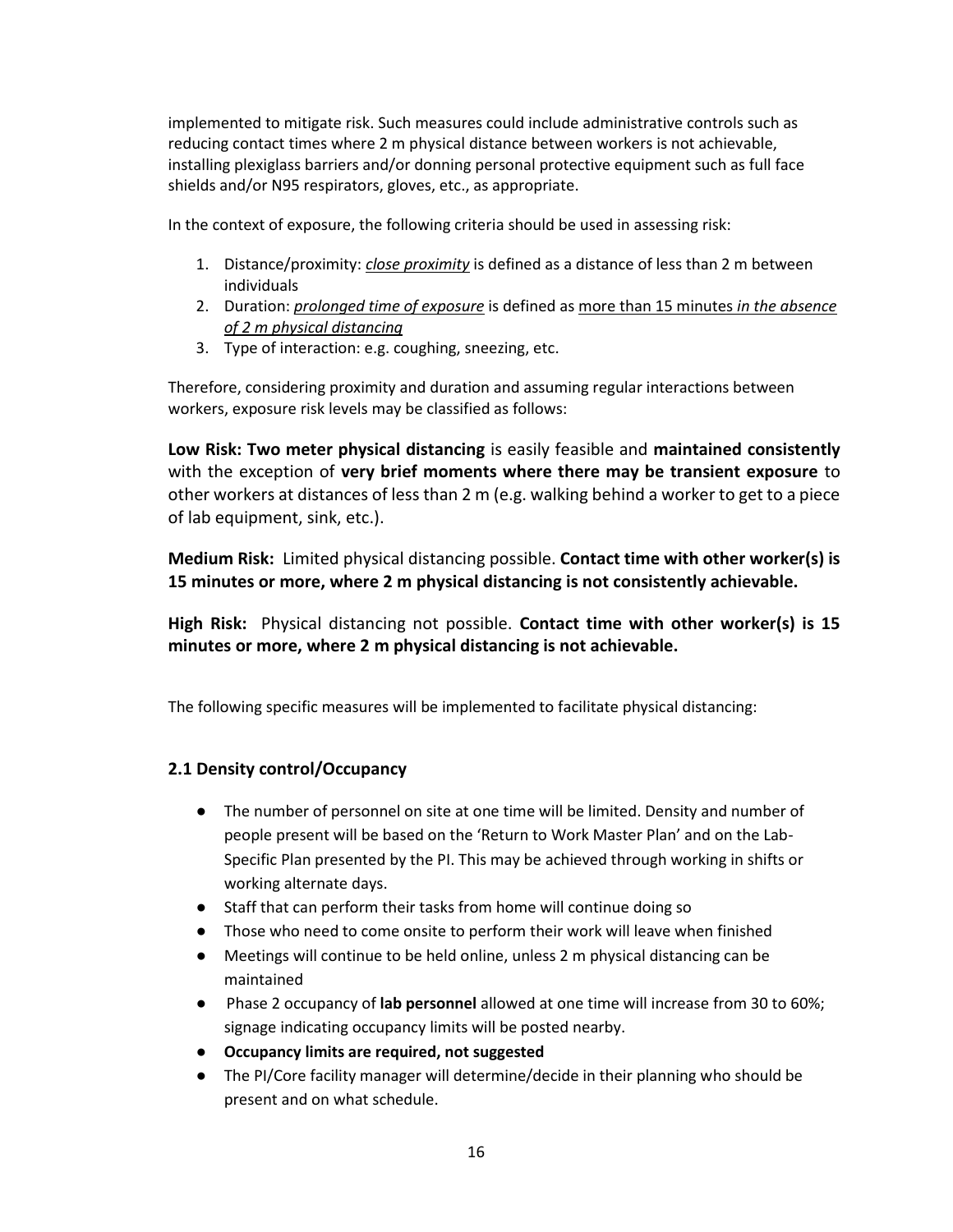● Flow of personnel within the building will be controlled

UBC's Space Analysis Re[-occupancy Planning Tool](https://srs.ubc.ca/files/2020/06/8.-Space-Analysis-Re-Occupancy-Planning-Tool.pdf) also provides general guidance, however the specific limits in this document for BCCRI will apply.

## <span id="page-16-0"></span>**2.2 Building access monitoring**

We are required to monitor the density of persons in the building and to know who is in the building on any given day. The card access system will provide this information.

Everyone must scan their own access card on the card readers in order to have a record of entry and transit throughout the building. Therefore, **do not tailgate or use** someone else's access card.

Also, those visiting other sites to collect or deliver samples must keep a record that includes the date, time and persons contacted.

All external parties and contractors will be permitted on-site only when absolutely required and on a case by case basis.

- Access requests must be emailed to Tom Stodola, BC Cancer Research operations [\(tstodola@bccrc.ca\)](mailto:tstodola@bccrc.ca) CRC operations (ORA) for pre-approval to ensure the time of access and impact of the work proposed will not adversely increase risk to Research Institute staff.
- Once approved, external parties/contractors will be under the complete supervision and must be accompanied at all times by a designated departmental or lab manager.
- The external party/contractor(s) must complete the self-assessment questionnaire prior to entering our facility each day and must observe the same PPE, handwashing and self-distancing guidelines as all other research staff when onsite

## <span id="page-16-1"></span>**2.3 Traffic Flow Control**

Increased density/occupancy comes with greater risks of infectious disease transmission. Operational guidelines such as the control of traffic flow within the building is one important measure that helps to reduce these risks.

<span id="page-16-2"></span>Traffic flow guidelines apply to everyone, with the exception of those who are not physically able to follow these or who may be transporting/carrying a load.

### **2.3.1 Main lobby entrance**

**As social distancing is not consistently achievable in the BC Cancer Research Centre's lobby, upon entering the building, perform hand hygiene and don a face mask, as described in section 5.**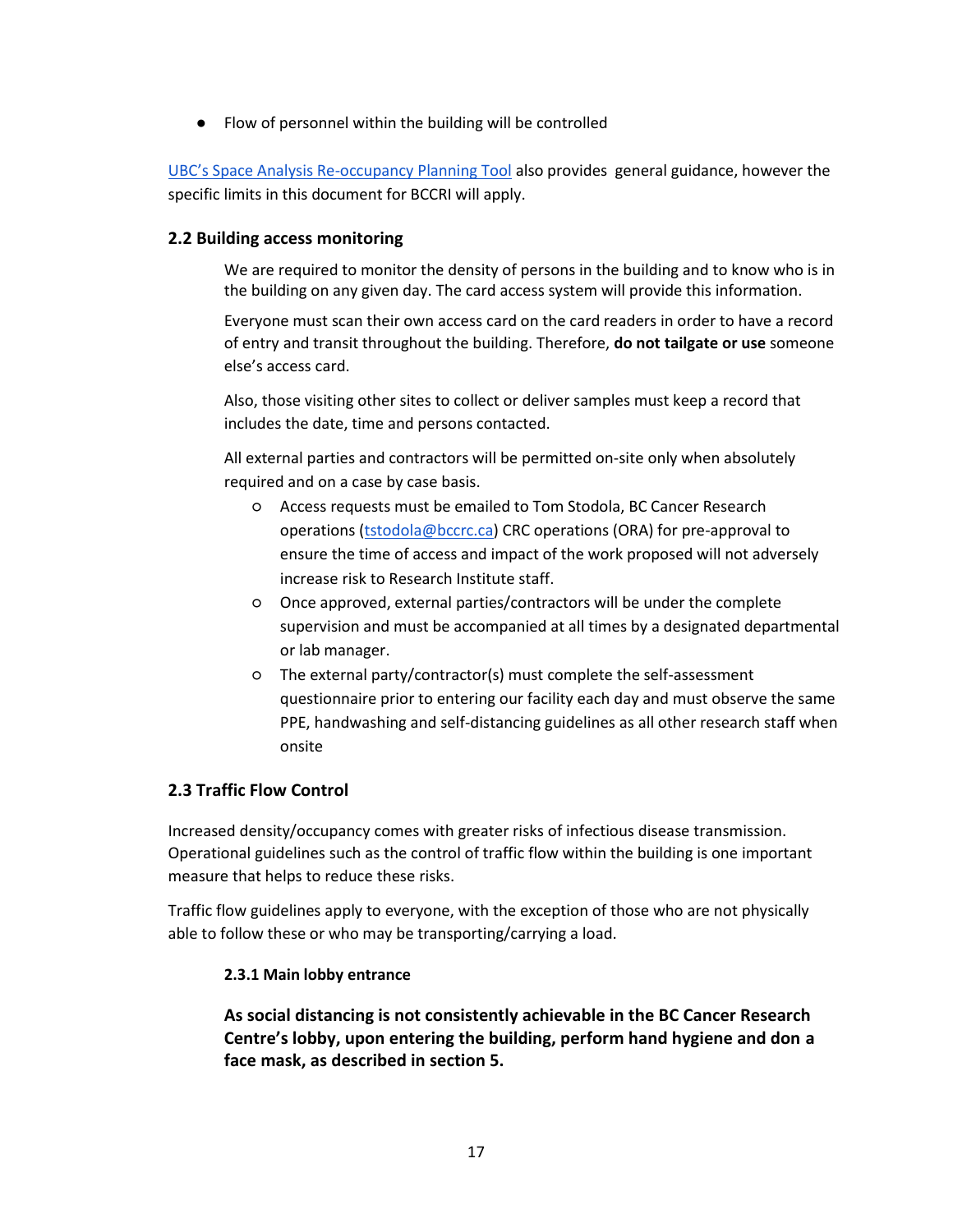- $\circ$  If going upstairs to levels 2 4: take the stairwell #1, which is directly across from the main lobby entrance at reception and is access controlled.
- o If going to levels 5 15: take the main elevators
- o If going to B1 or parkade: take the elevators down

## <span id="page-17-0"></span>**2.3.2 Stairwells**

Stairwells will have a unidirectional flow as indicated by signage

- Stairwell #1 (across from main lobby entrance) will be used for upwards travel **ONLY**
- Stairwell #2 (north side, near First Aid Rooms) will be used for downwards travel **ONLY**
- Traffic flow control will not be put in place for the spiral staircase but physical distancing must be maintained at all times.

## <span id="page-17-1"></span>**2.3.3 Main elevators**

- **All** occupants must be wearing a face mask **before** entering the elevators as physical distancing is not consistently achievable.
	- Face masks and ABHR dispensers will be available in front of the elevators on G, B1, B2 and B3
- Occupancy will be limited to 2 people per elevator car at a time, and should be used only for upward travel to floors 5-15.
- Lineups are expected and should begin towards the northernmost of the 3 elevators and end towards the southernmost elevator.
- Lineup start and end will be noted with a sign; 2 m spacers will be applied to the floor as a reminder to maintain physical distance
- Within the elevator cars, 'stand here' spacers have been applied in diametrically opposed corners.

### <span id="page-17-3"></span><span id="page-17-2"></span>**2.3.4 Parkade entrance**

- Enter the elevator lobby via either door.
- Maintain physical distance within the elevator entrance and if necessary, continue the line-up just outside the elevator entrance area. Maximum occupancy in the lobby is limited to 3 people.
- Lineups are expected, especially at peak times (8, 8:30 and 9 am)
- Upon entering the elevator entrance, perform hand hygiene and don a face mask as physical distancing is not consistently achievable.
	- Face masks and ABHR dispensers will be available in the elevator lobbies on levels B2 and B3.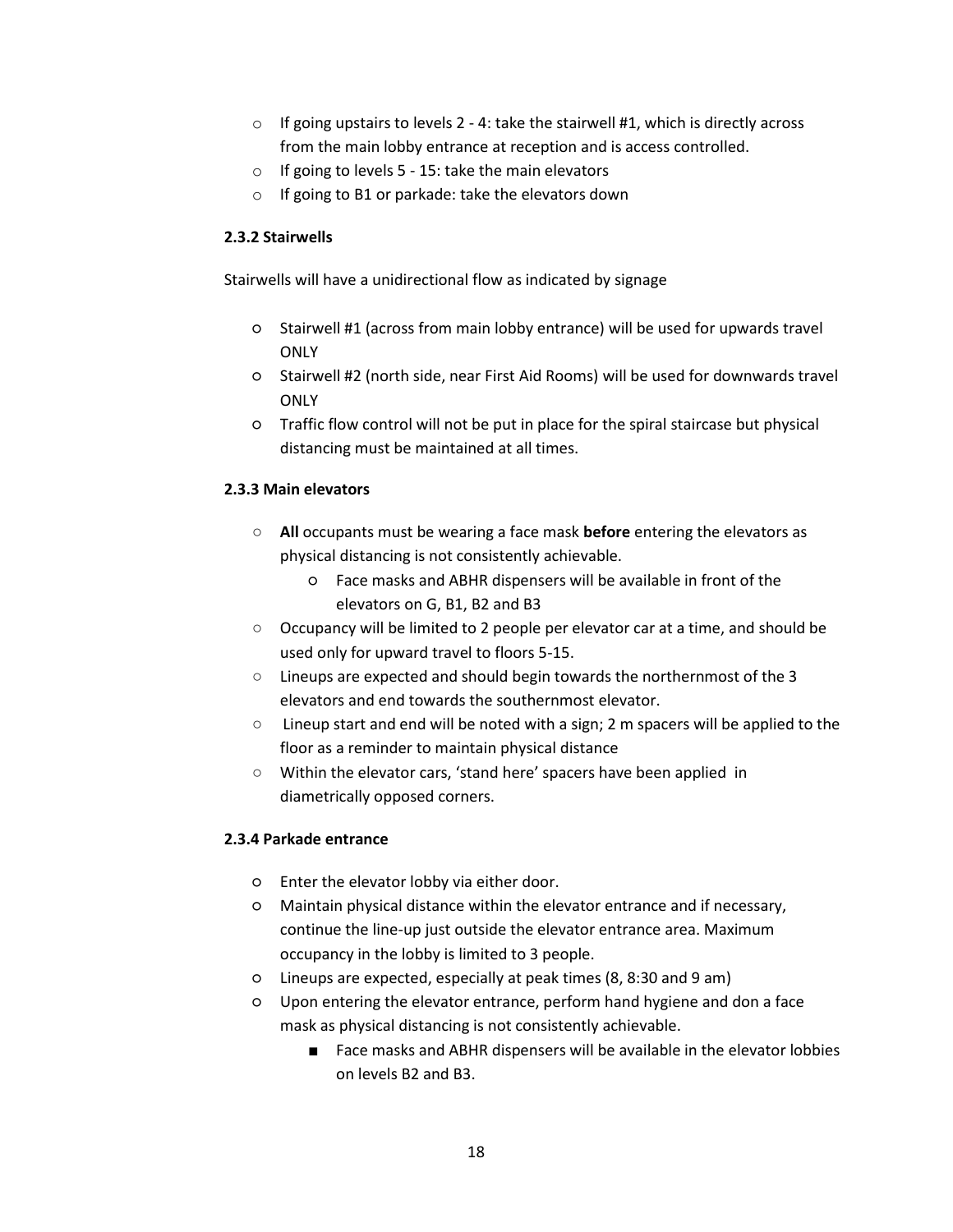- <span id="page-18-0"></span>○ **All occupants must be wearing a face mask before entering the elevators.**
- Occupancy will be limited to 2 people per elevator car at a time
- Within the elevator cars, 'stand here' markers have been applied to the floors in diametrically opposed corners

## <span id="page-18-1"></span>**2.3.5 B1/Bike entrance**

- o Because there will be minimal staff in B1, no traffic controls will be implemented here.
- o The bike room will have a 1 person occupancy posted, and 2m spacers will be evident on the floor outside the room in case a line forms.

## <span id="page-18-2"></span>**2.3.6 Service elevators/east lab stairwell**

- $\circ$  Because traffic in these areas will be minimal, and because staff must travel between floors and to ARC with lab materials, directional controls will not be put in place in these areas.
- o Service elevators will have a maximum occupancy of 2 people. Face masks must be worn by all occupants before entering the car and distancing must be maintained by standing on spots indicated on the floor.

## <span id="page-18-3"></span>**2.3.7 Travel within the building and between sites**

- o Limit travel to other sites and other floors as much as possible
- $\circ$  If collecting clinical specimens from other sites, ensure this event is documented for the purpose of contact tracing, should it be required.
- o Minimize the trips to other sites as much as possible and ensure all institutional protocols are followed.

## <span id="page-18-4"></span>**2.4 Meeting Rooms and Lunch Rooms**

- **•** Meeting rooms on the 7<sup>th</sup>, 8<sup>th</sup>, 9<sup>th</sup>, 11<sup>th</sup>, 12<sup>th</sup> and 13<sup>th</sup> floors will continue to be used in a limited capacity for eating in Phase 2 but will remain inaccessible for meetings.
- Each meeting room will have a maximum occupancy of 3 and a time limit of 30 minutes. There is signage nearby to indicate these restrictions.
- The Dorothy Lam Board Room (maximum 5 people) and 15th Floor meeting room (max 5 people) will be bookable (through reception) for virtual meetings and thesis defense. No regular recurring meetings will be permitted. The purpose must be clearly stated.
- Diamond Theatre, and meeting rooms on  $2^{nd}$ ,  $14^{th}$ , will remain closed until further notice.
- Tables have been spaced out and seating has been limited in the lunch rooms as indicated below. Do not rearrange as physical distancing must be maintained.
	- 1st floor lunchroom: 8 tables will be spaced out with a maximum occupancy of 1 person per table. 30 minute time limit.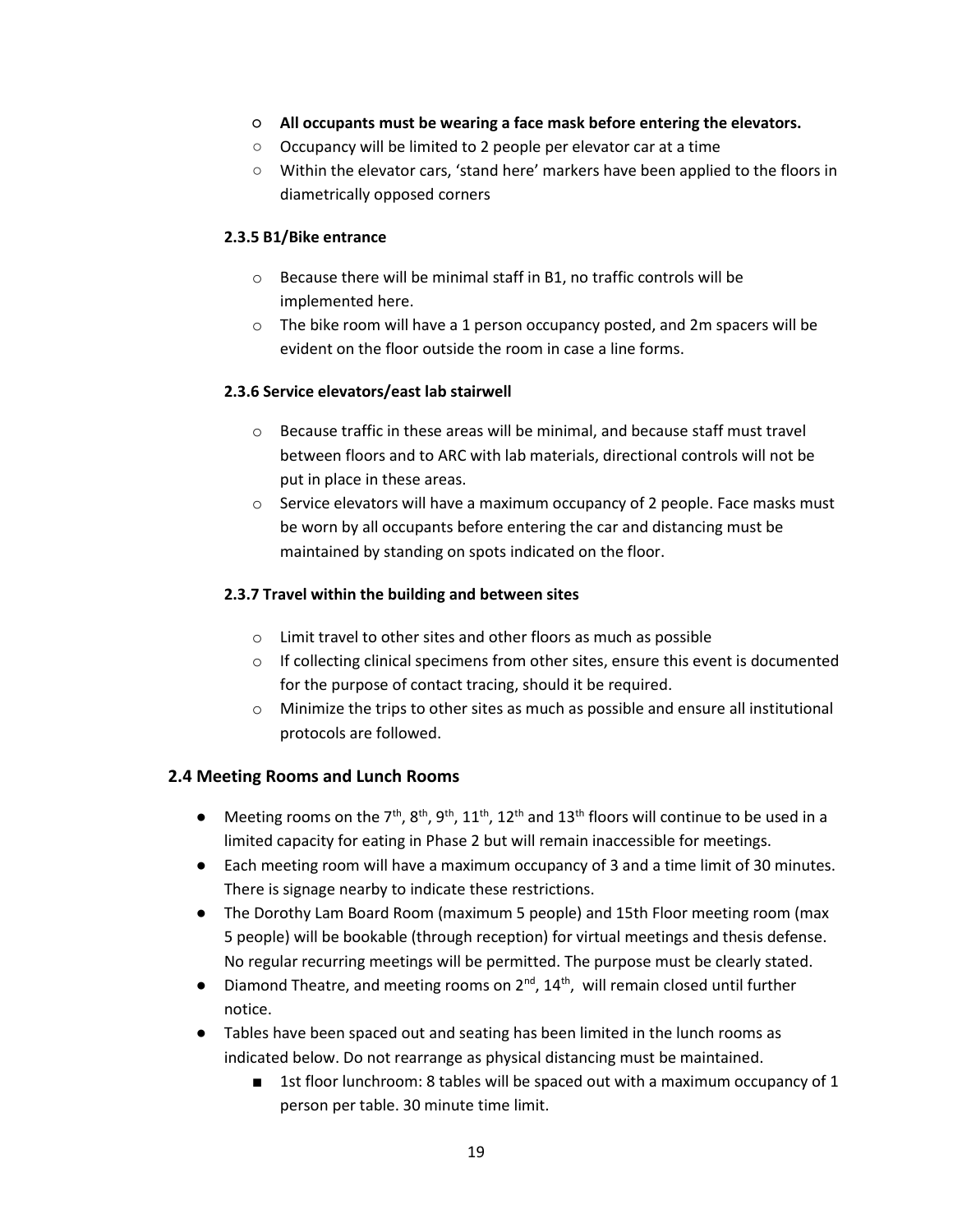- 15th floor lunchroom: 7 tables will be spaced out with a maximum occupancy of 1 person per table. 30 minute time limit.
- B1 lunch room: 3 person occupancy and 30 minute time limit.

## <span id="page-19-0"></span>**2.5 Lab spaces**

Occupancy limits have been set for all areas including general lab areas, specialized labs, core facilities, ARC, MARC, tissue culture rooms, radioisotope labs, as well as in the offices, administration and student areas, and these will be shown on signage posted nearby

- In Phase 2, occupancy limits for tissue culture rooms have increased in most cases. These limits are based on the total area of the room, as well as on the effects of BSCs and fume hoods on ventilation. Occupancy limits will be posted nearby. Refer to
- [Appendix 2:](https://docs.google.com/spreadsheets/d/1Nl50Ryf1FqZYiP5xT-QmyaZ8RJnDNCXVN_O609soIkk/edit?usp=sharing) *[Phase 2 Occupancy Limits for Tissue Culture Rooms at the BCCRI.](https://docs.google.com/spreadsheets/d/1Nl50Ryf1FqZYiP5xT-QmyaZ8RJnDNCXVN_O609soIkk/edit?usp=sharing)*
- Phase 2 occupancy limits for Equipment Corridors have also increased. Refer to [Appendix 3: Occupancy Limits in Equipment Corridors.](https://docs.google.com/spreadsheets/d/1pgYiulWKLFOQxLiU-owO8itJatYxVd2-DqbAr3rsmTQ/edit?usp=sharing) There are no occupancy time limits for these areas. These occupancies will be posted by each equipment corridor. Floor coordinators to organize equitable booking/use of shared equipment rooms where needed.
- Individual lab bays have been restricted to 2 people, EXCEPTIONALLY 3 per bay PROVIDED 2 m physical distancing is maintained. This restriction will only be posted at the lab entrances on each floor.
- Consider flow of personnel within specific lab bays while performing certain procedures to avoid excessive traffic and congestion.
	- For instance, relocate movable equipment and/or reconfigure certain stations to avoid congestion, and help with distancing.
	- lab managers or head technicians and core facility managers should set-up an online booking system to use specialized and/or highly used equipment, access facilities and services to avoid choke points.

UBC's general guidelines for Re[-occupancy of Lab Spaces are available here,](https://srs.ubc.ca/files/2020/06/7.-Guidelines-for-Safe-Lab-Re-Occupancy.pdf) but please note that the specific guidance on limits in this document will apply.

## <span id="page-19-1"></span>**3.0 Kitchens**

<span id="page-19-2"></span>Measures were put in place in Phase 1 to minimize the risk of infection and transmission. Now these measures have been relaxed as we enter Phase 2.

## **3.1 Open Kitchens**

**The 15th floor lunchroom and the Main Floor lunchroom kitchens ONLY will now be opened with the measures listed below. All other kitchens remain closed.**

Staff are encouraged to continue to bring their own pack lunches in a cooler bag, coffee and milk in thermoses, if at all possible, especially if working short shifts.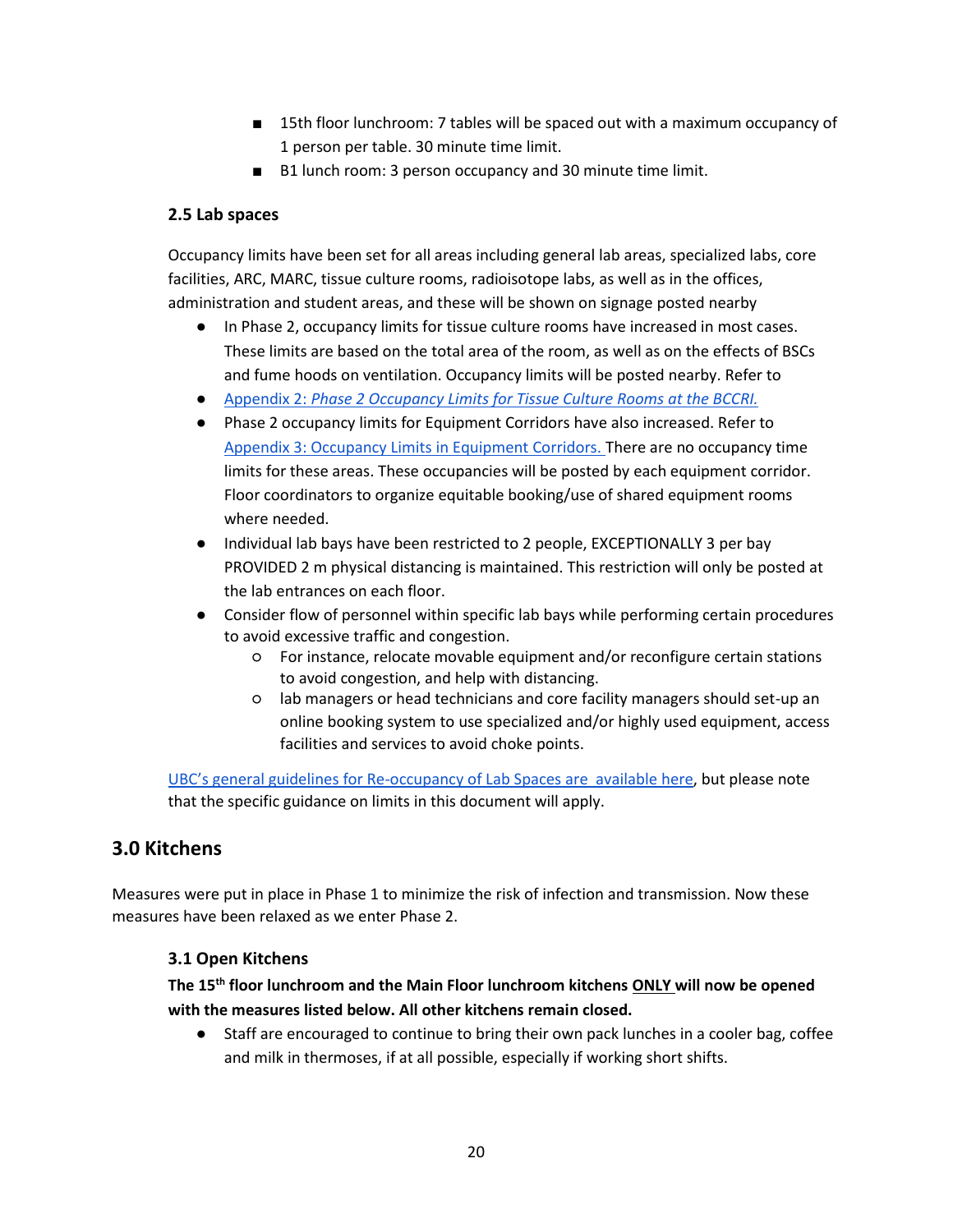- Only one person in the kitchen area at one time. If there is no space and physical distancing cannot be maintained (i.e. lunch room is at maximum occupancy), you must leave the kitchen/area and return at a later time.
- Sinks can be used for disposing fluids only. Not to be used for washing or rinsing dishes or utensils. Please disinfect the sink area high touch points with 70% ethanol or isopropyl alcohol provided.
- Small appliances ONLY ON THE 15<sup>TH</sup> AND MAIN FLOOR LUNCHROOMS (kettles, toasters, microwave ovens) are now available to use. Use a disinfectant wipe to disinfect external high touch surfaces. **Do not spray the interior of the microwave oven with alcohol.**
- Fridges remain off limits in Phase 2.
- There will be no reusable dishes, cups or cutlery available in the kitchens. Staff are advised to bring their own and remove and wash these at home. This will be strictly enforced. Any personal items left in the fridge will be immediately removed and disposed of.

## <span id="page-20-0"></span>**3.2 Closed Kitchens**

## **In Phase 2 the following kitchens will remain closed:**

## **B1 Staff Room**

**3 rd, 5th, 7th, 9th, 11th and 13th floor kitchens**

- Sinks will not be available for use. Please use the washroom sinks for handwashing.
- These kitchens will not be available for food preparation, storage, reheating or washing dishes. The kitchens will be cordoned off with caution tape, and small appliances (kettles, toasters, but not microwaves)are not to be used.
- There will be no reusable dishes, cups or cutlery available in the kitchens. Staff are advised to bring their own and wash these at home. This will be strictly enforced.
- Water coolers will remain operational but each user is required to wipe down the hightouch surfaces of the cooler with a disinfecting wipe before and after drawing water. A tub containing disinfecting wipes will be placed on top of the bottle.

## <span id="page-20-1"></span>**4.0 Locker Rooms on Floor B1**

During Phase 1 of re-entry, the showers in the locker rooms located on B1 will be closed to general staff and reserved for use by ARC staff who will be accessing the Modified Animal Resource Centre (MARC) and must shower before entering.

The washrooms will remain open.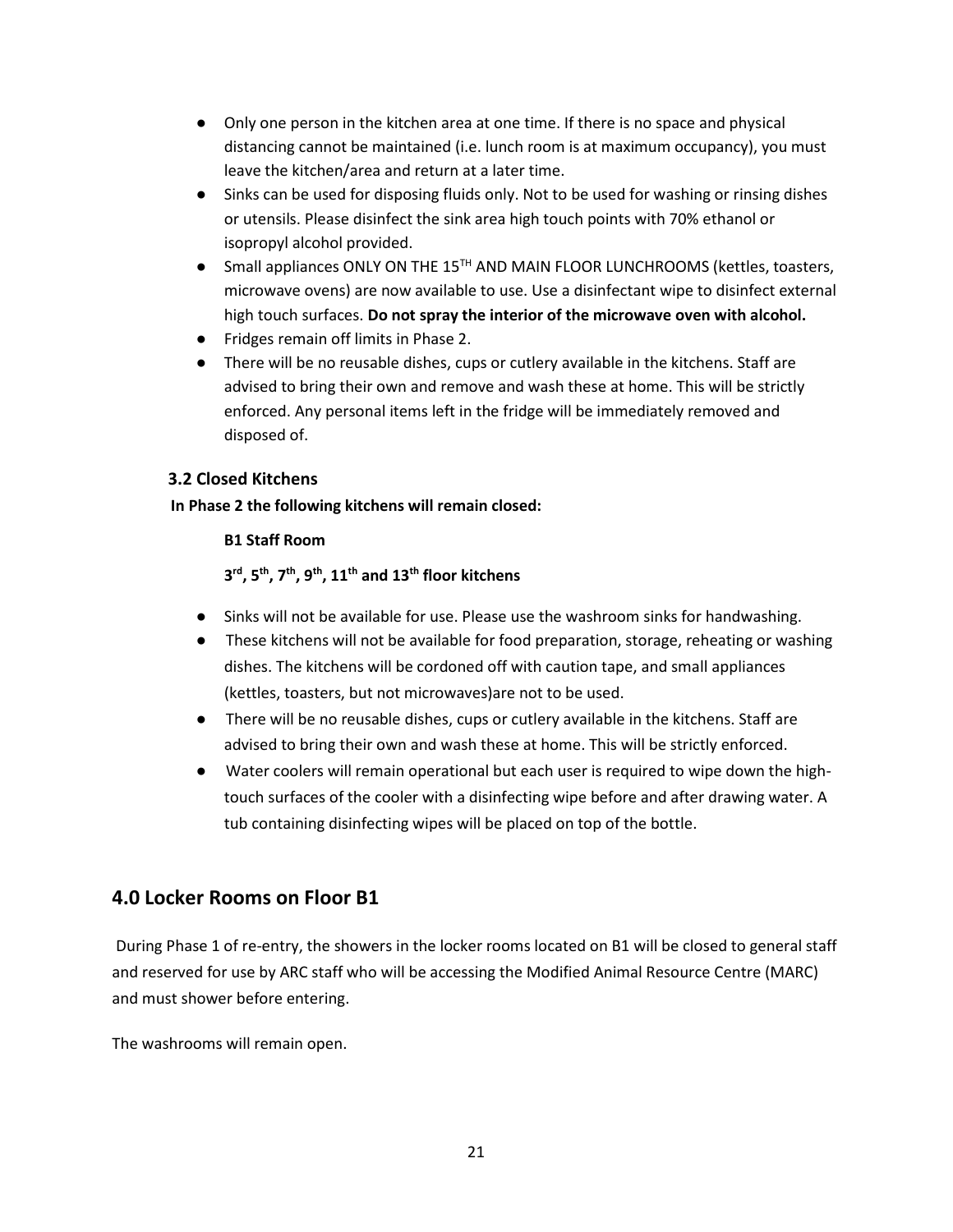## <span id="page-21-0"></span>**5.0 Personal Workstations**

There will be no sharing of personal workstations/desks.

Please clean/wipe shared phones before and after use.

Physical distancing must be maintained at all times in the shared student areas. Also, given the increase in occupancy, face masks must now be used in these spaces.

## <span id="page-21-1"></span>**6.0 Hand Hygiene**

Hand hygiene is the **single most effective way** to prevent infection and the spread of communicable diseases.

**However, hand hygiene must be done correctly and frequently to be effective.**

## **When should hands be washed?**

- After handling shared objects and touching contaminated surfaces
- Before preparing food or eating
- After using the washroom
- After sneezing, coughing or using a tissue
- Before and after caring for someone who is sick
- After cleaning or handling garbage
- Before touching your face, mouth or eyes
- Before donning and doffing a face mask
- After doffing a face mask

Wash hands with soap and water whenever possible but if soap and water are not available, an alcohol-based hand rub containing a minimum of 60% alcohol can be used. Signs will be posted throughout as a reminder.

## <span id="page-21-2"></span>**6.1 Handwashing with Soap and Water**

**Wash hands with soap and water after using the bathroom and whenever hands are soiled or greasy.** 

## **Steps for Washing your Hands with Soap and Water**

- Remove any hand or arm jewelry you may be wearing.
- Wet your hands with warm water.
- Apply plain soap to your hands and rub together for **20 seconds**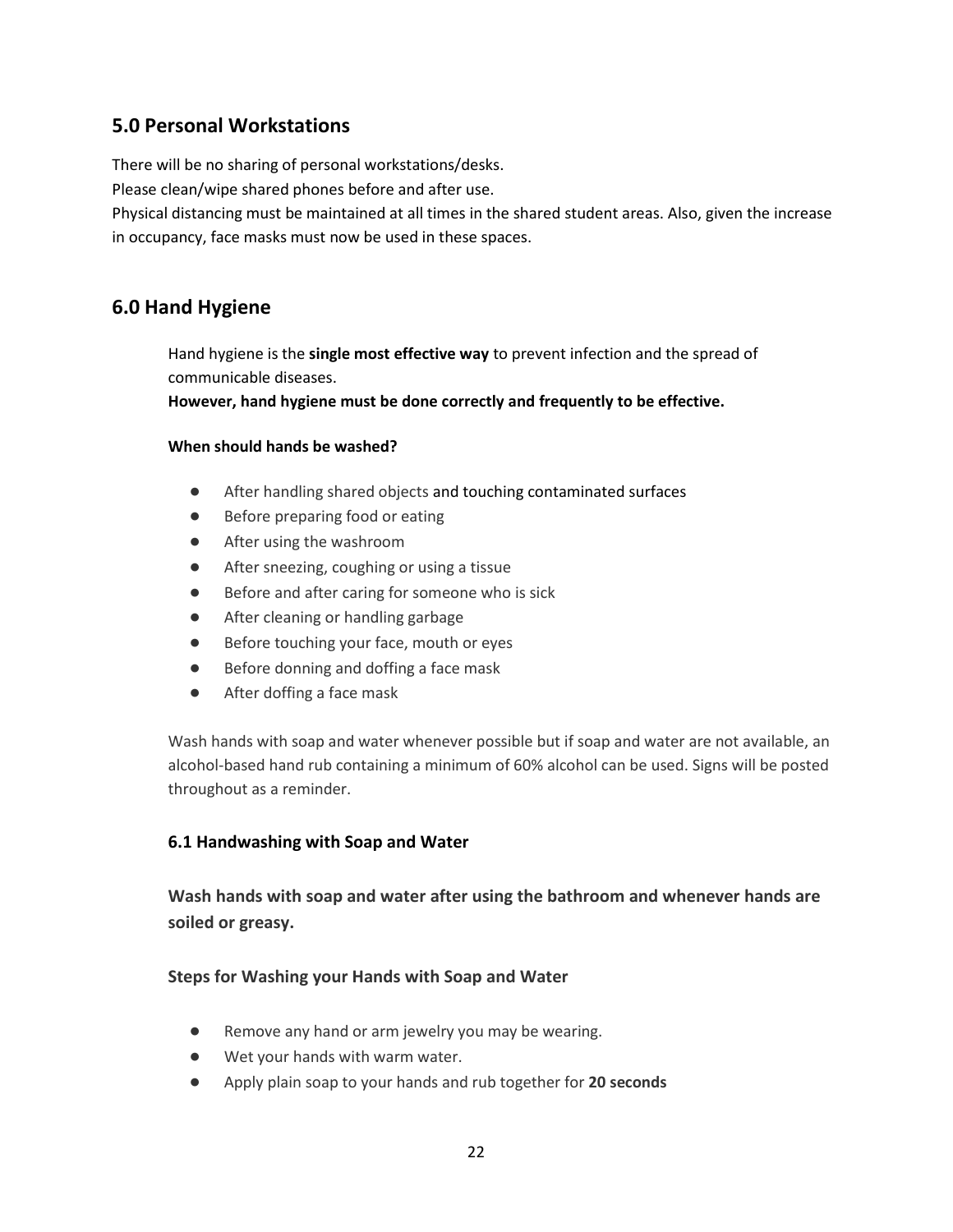- Wash the front and back of your hands, as well as between your fingers, your thumbs, the backs of your fingers and your fingertips by rubbing them on the palms of your hands in a circular motion.
- Rinse your hands well for 10 seconds under warm running water, using a rubbing motion.
- Gently wipe and dry your hands with a paper towel.
- Turn off the tap using the paper towel so that you do not re-contaminate your hands and use the same paper towel to open the door when you leave.
- Use a moisturizing lotion if hands become dry.

**Complete the Provincial Hand Hygiene Basics available on PHSA Learning Hub [here.](https://learninghub.phsa.ca/Courses/5360/provincial-hand-hygiene-basics-picnet)**  Alternatively, you may view th[e WHO video on handwashing](https://www.google.com/search?q=hand+washing+who+video&rlz=1C1GCEA_enCA900CA900&oq=Hand+washing+who&aqs=chrome.1.0l5j46.8843j0j7&sourceid=chrome&ie=UTF-8#kpvalbx=_SdC0Xv6YOsr7-gSh7rLQBQ52)

## <span id="page-22-0"></span>**6.2 Using an Alcohol-Based Hand Rub (ABHR)**

Alcohol-based hand rubs are convenient to use when soap and water are not readily available. However, while ABHRs effectively kill bacteria and many viruses including SARS-CoV-2, they do not inactivate many pathogens that cause GI infections.

ABHRs are ineffective on soiled and greasy hands and in such instances must be washed with soap and water.

### **Steps for Using ABHR**

- Make sure your hands are dry, as wet hands will dilute the alcohol-based hand product.
- Use enough of the product to cover all the surfaces of your hands and fingers- about a loonie-sized dollop.
- Rub your hands together covering the front and back of the hands, between the fingers, the thumbs, backs of the fingers and fingertips until the product has evaporated.
- Apply hand moisturizer if dry skin is a problem.

WHO video available [here.](https://www.youtube.com/watch?v=ZnSjFr6J9HI)

## <span id="page-22-1"></span>**7.0 Respiratory etiquette**

Respiratory hygiene limits the transmission of pathogens spread via droplets and aerosols. Use a tissue or raise your arm to your face to cover your mouth with the inside of your elbow when coughing or sneezing.

Alternatively, use a clean tissue and throw it away immediately after use.

After coughing, sneezing or using a tissue wash your hands.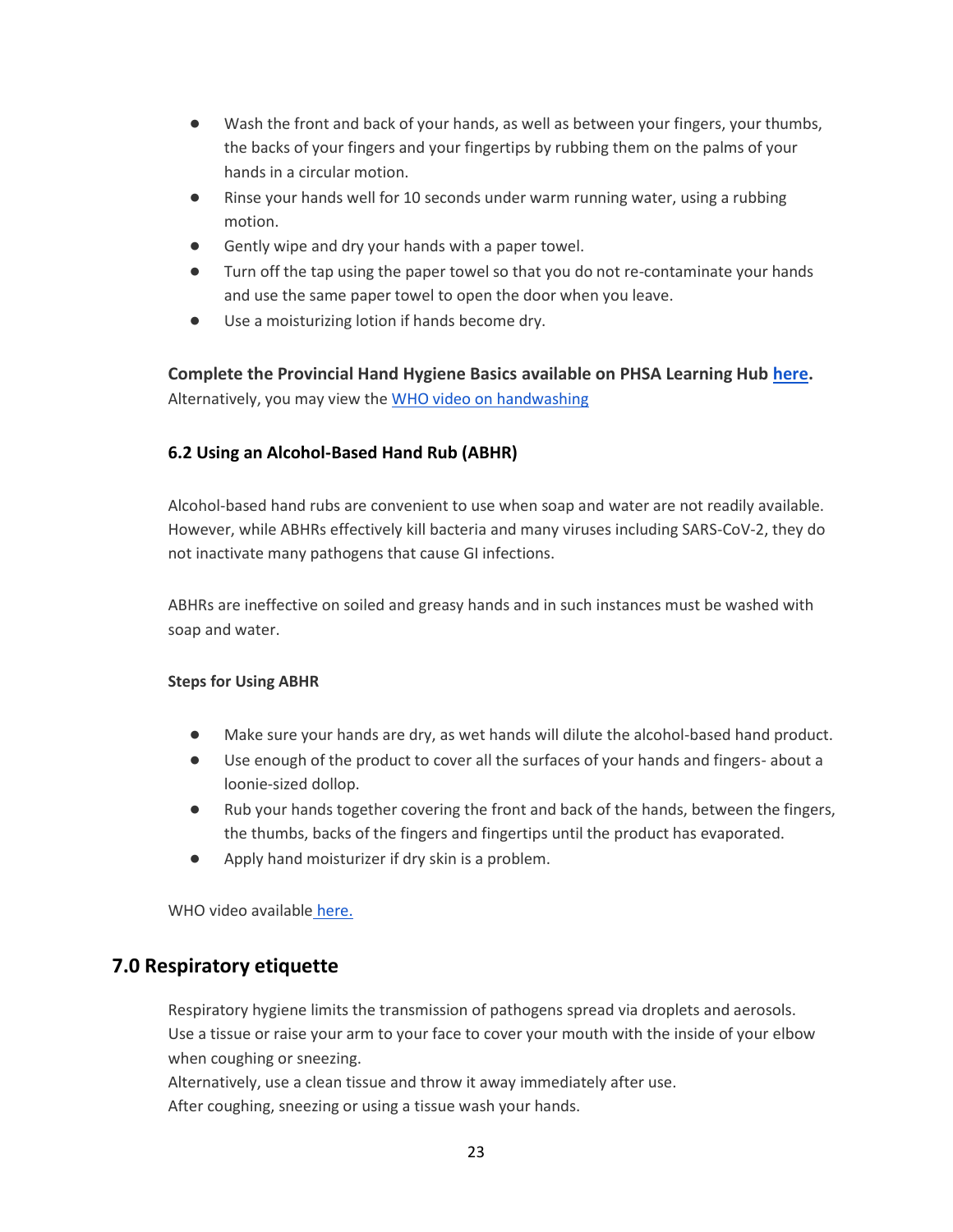**Do not use your hands to cover a sneeze or a cough**

**Insert** [https://ready.ubc.ca/wp](https://ready.ubc.ca/wp-content/uploads/2020/03/Cover_cough_poster_11x17.pdf)[content/uploads/2020/03/Cover\\_cough\\_poster\\_11x17.pdf](https://ready.ubc.ca/wp-content/uploads/2020/03/Cover_cough_poster_11x17.pdf)

## <span id="page-23-0"></span>**8.0 Decontamination**

While the SARS-CoV-2 virus is very susceptible to many chemical disinfectants, it is also very resilient on surfaces, as it has been shown to remain viable on plastic and stainless steel surfaces for several days.

Therefore, frequent and thorough decontamination using disinfectants that are readily available, such as 70% ethanol, 70% isopropyl alcohol or 0.5% accelerated hydrogen peroxide, will inactivate the virus and eliminate the risk. It is important to note that visibly soiled surfaces must be cleaned before disinfection. Contact times, as recommended by the manufacturer, must be followed for effective inactivation of pathogens. Refer to the product's safety data sheet and manufacturer's instructions on safe handling.

Disinfectants are available at various locations throughout the building. Please notify your lab manager or supervisor at once if the container needs to be refilled.

Refer to Health Canada's [list of hard surface disinfectants and hand sanitizers proven effective](https://www.canada.ca/en/health-canada/services/drugs-health-products/disinfectants/covid-19/list.html#tbl1)  [against Covid-19.](https://www.canada.ca/en/health-canada/services/drugs-health-products/disinfectants/covid-19/list.html#tbl1)

Ensure that appropriate personal protective equipment is used when decontaminating surfaces that a Covid-19 case may have come in contact with. See Section 7.3 for more information.

## <span id="page-23-2"></span><span id="page-23-1"></span>**8.1 Office Spaces including Student Areas, IT Offices and Shipping & Receiving**

**8.1.1 Non-porous hard surfaces - Tables, benches, desks, counter tops, etc.** 

Spray surfaces with 70% ethanol or Accelerated Hydrogen Peroxide 0.5% and allow for sufficient contact time.

**Frequency will depend on use, but decontamination should be done 3 times/day at a minimum and more frequently in heavily used spaces such as eating areas, seminar rooms where it is recommended that it be done before and after use.**

### <span id="page-23-3"></span>**8.1.2 Personal Workstations**

Each user is responsible for disinfecting their own desk/workstation at the beginning and end of the work day. Keyboards, mouse, phone and other high touch surfaces should be decontaminated at the beginning and end of the workday. Use Accel or PREempt Hydrogen peroxide wipes or spray 70% ethanol on a paper towel and wipe all touched surfaces. **Do not spray disinfectant directly onto electronics**.

**Shared workstations** must be disinfected by each person before and after use.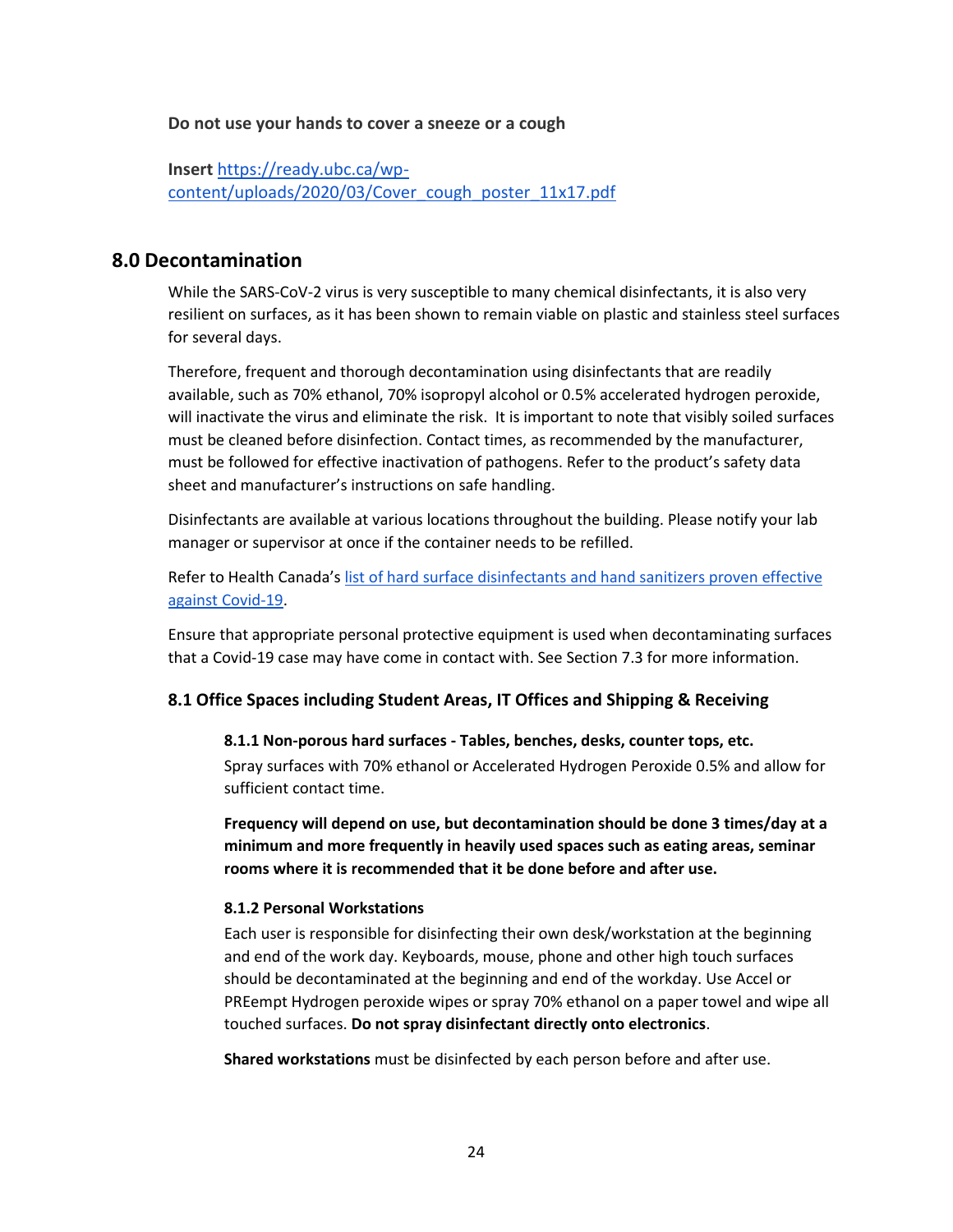#### <span id="page-24-0"></span>**8.1.3 Office Equipment**

Use Accel or PREempt Hydrogen peroxide wipes or spray 70% ethanol only a paper towel and wipe surfaces. Disinfect 2 -3 times/day based on usage.

#### <span id="page-24-1"></span>**8.1.4 High touch areas**

This includes door handles, push bars, card readers, elevator buttons, and any other spots not cleaned by housekeeping. These high touch areas should be disinfected 3 times/day at a minimum. Wipe light switches with a disinfectant wipe or paper towel sprayed with 70% alcohol - **do not spray directly**.

**Avoid spraying alcohol onto varnished surfaces** such as the wooden panels by the main entrance lobby and office elevator panels. Instead, consider wiping the areas with a disinfectant-soaked paper towel. This same method must be used when disinfecting door handles and any other high touch points with varnished surfaces nearby.

Also, when disinfecting the elevator call button panels of the service elevators, use a disinfectant-soaked paper towel. Do not spray the panels directly, even though these have been covered with plastic, because the alcohol causes **discoloration of the paint on the walls**. Apply the same procedure to **card readers**.

Finally, due to the reduced ventilation in the **stairwells**, please disinfect the handrails with a disinfectant-soaked paper towel instead of spraying these directly with the 70% alcohol.

### <span id="page-24-3"></span><span id="page-24-2"></span>**8.2 Laboratory**

### **8.2.1 Lab Equipment**

**Disinfect as per manufacturer's recommendations**. It is the **responsibility of the user** to disinfect before and after use of the equipment/instrument. Instrument dedicated keyboards must have a keyboard cover for safe decontamination.

#### **Microscopes**

**Follow cleaning and disinfection instructions very carefully to avoid any damage to the microscope .**

Stage and other high touch points: Spray a Kimwipe (not paper towel) with 70% isopropyl alcohol and wipe the eyepiece shades (excluding the ocular lenses), stage, stage handle, focusing knob, and nosepiece. Do not soak the Kimwipe with alcohol and be careful not to saturate moving parts with alcohol.

Oculars: Spray a piece of non-linting lens paper with 70% isopropyl alcohol and lightly blot the surface. Allow for the alcohol to air dry or wipe gently with lens paper. Avoid saturating the oculars.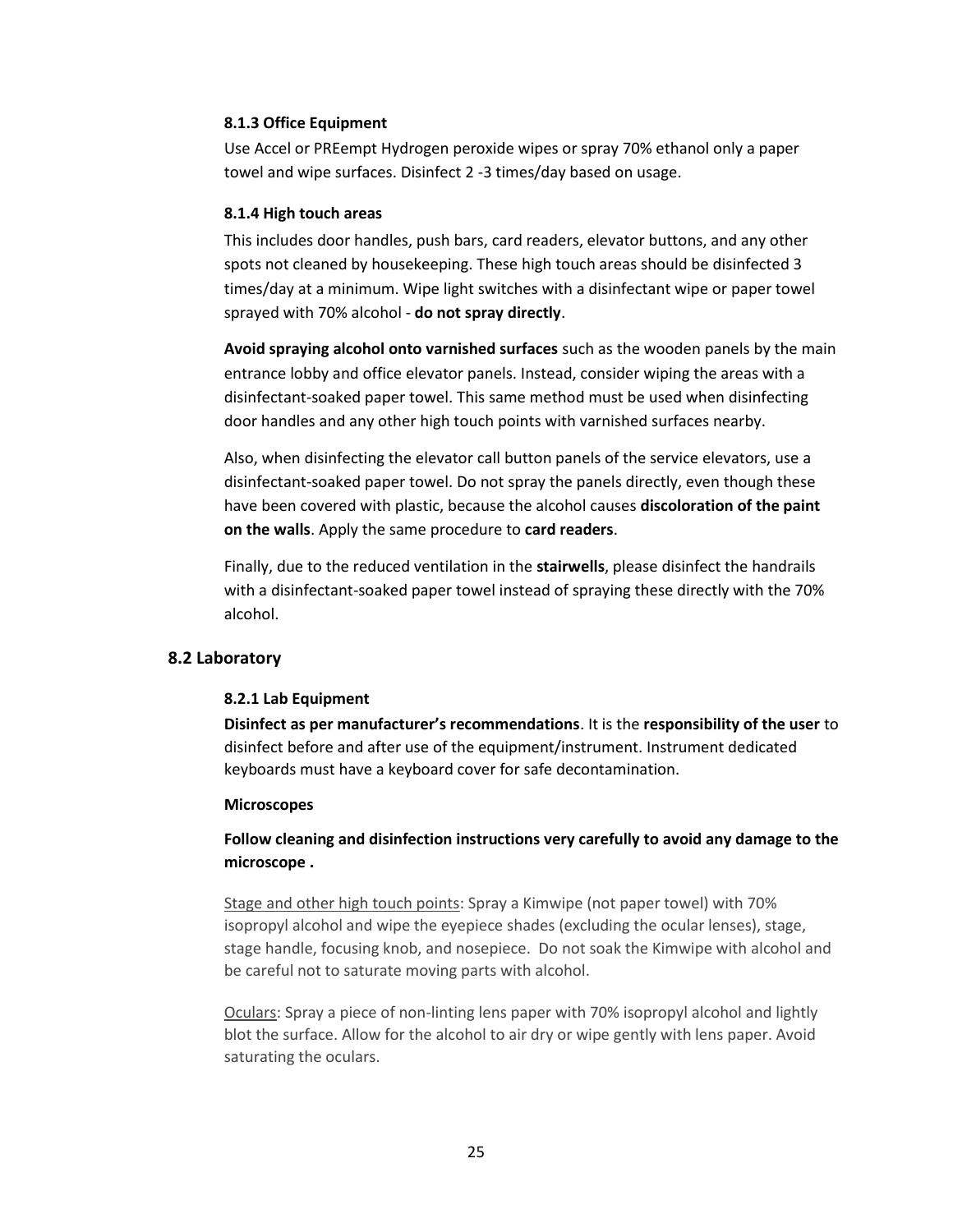Objectives: As described above for the oculars, spray a piece of non-linting lens paper with 70% isopropyl alcohol, fold it around your finger creating a point and gently wipe the objective lenses using a circular motion starting from the center towards the periphery. Do not soak the lens paper as this will saturate the lens and affect the adhesives.

**8.2.2 High touch areas** – Ice machine, utility carts, Cold Room, fridge and freezer handles, push bars, card readers, etc spray with 70% alcohol

Light switches, touch control pads, door handles (on wooden doors), etc. - wipe with disinfectant-soaked paper towel

Decontamination frequency: minimum 3x/day, as described previously.

#### <span id="page-25-0"></span>**8.2.3 Personal and shared workstation**

Same as described above.

#### <span id="page-25-1"></span>**8.2.4 Pipettors, pipette aids**

Disinfect as per standard operating procedure, before and after use.

**8.2.5 Non-porous hard surfaces** including lab benches and chairs should be sprayed down with 70% alcohol by the person assigned to the space at the beginning and end of each workday.

Benches that are part of shared space should be decontaminated 2 - 3 times a day, depending on use.

### <span id="page-25-2"></span>**8.3 Enhanced Decontamination**

Cleaning and decontamination of all surfaces an ill person may have come in contact with must be performed as soon as possible, being mindful of the employee's/ student's right to privacy and confidentiality. **The BC Cancer Research Safety office will organize and supervise additional cleaning in conjunction with departmental operational leads. Please follow their guidance.**

Additional precautions must be taken when cleaning and decontaminating under these circumstances:

- **The BC Cancer Research Safety office will organize and supervise additional cleaning in conjunction with departmental operational leads.** Some of the considerations will include:
- personnel assigned to perform the task must be trained and experienced
- personal protective equipment including a procedure mask, gloves, a disposable or clean reusable gown, and eye protection must be used.
	- An N95 respirator would only be required if there is a risk of exposure to infectious aerosols at the time of decontamination.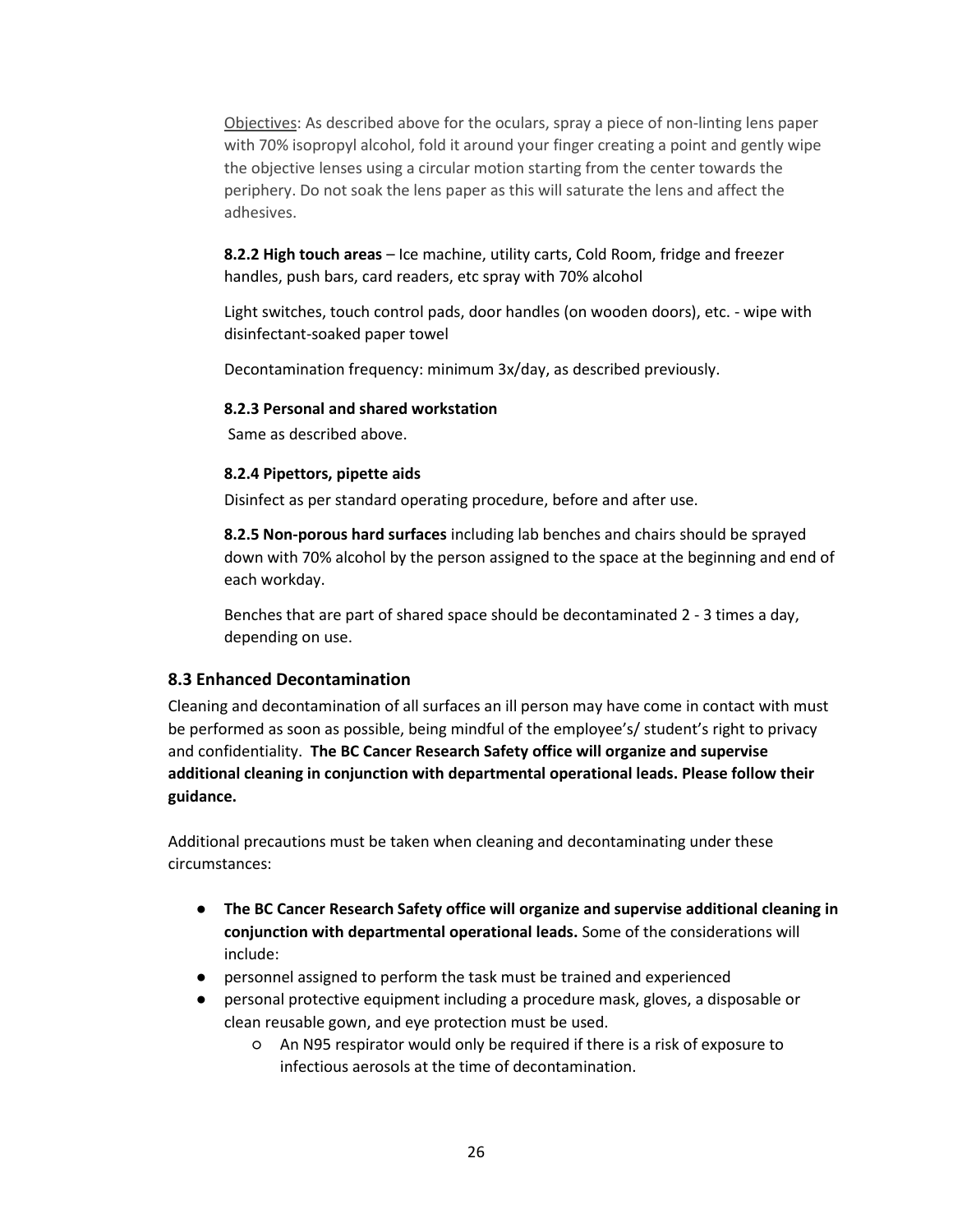- In a [recent study,](https://www.nejm.org/doi/full/10.1056/NEJMc2004973) viable SARS-CoV-2 virus was detected in aerosols over a 3 hour period (65% relative humidity, 21-23C) with a half life estimated at 1.1 - 1.2 hours. In the conditions tested for aerosols, there was a reduction in the infectious titer from 10^3.5 to 10^2.7 50% tissue culture infectious dose(TCID) per liter of air.
- Based on the above, any infectious aerosols should be less than 1% of initial burden in an area within 8 hours and less than 10% within 5 hours, in the default case of no air exchanges, but may clear faster in high volume, high ventilation areas. Initial burden and infectious particles/l will be affected by volume of air, length of time, degree of shedding, which are not measurable/knowable factors. As guidance, an N95 is recommended within **6 hours of the presence of an infected staff member for performing extra cleaning of surfaces.**
- Chemical disinfectants must be handled according to the manufacturer's instructions for safe and effective use
- Contact times for chemical disinfectants must be observed (e.g. 70% ethanol or isopropyl alcohol - 10 minutes; 0.5 % hydrogen peroxide - 5 minutes).
- Personal protective equipment must be doffed correctly, and used gloves, wipes and paper towels must be disposed of inside a plastic bag that is sealed and discarded in a biohazardous waste container.

Surgical type face masks are used primarily to lower the risk of transmission by blocking the dispersion of droplets from the user, for the safety of co-workers. Please think of your colleagues.

## <span id="page-26-0"></span>**9.0 Personal Protective Equipment**

Doubling occupancy and density naturally increases the potential risk of Covid-19 transmission, should there ever be a case in the workplace. Therefore, it is critical that we all adhere to the operational guidelines, don face masks and use PPE that is appropriate for the planned procedures, as determined by a risk assessment.

## <span id="page-26-1"></span>**9.1 Face masks/procedure masks\***

Face masks help to contain droplets released by the users while [talking,](https://www.ncbi.nlm.nih.gov/pmc/articles/PMC5798362/) sneezing or coughing thereby reducing the risk of transmission to others nearby.

Face masks must be worn correctly to provide protection, and donned and doffed appropriately to prevent infection and contamination.

Face masks will be available from dispensers located throughout the building, including the main entrance lobby, the B1 entrance and parkade elevator lobbies.

If a cloth mask is worn (e.g. during commute), please remove it upon entering the building, and follow the procedures outlined above for entry into the building.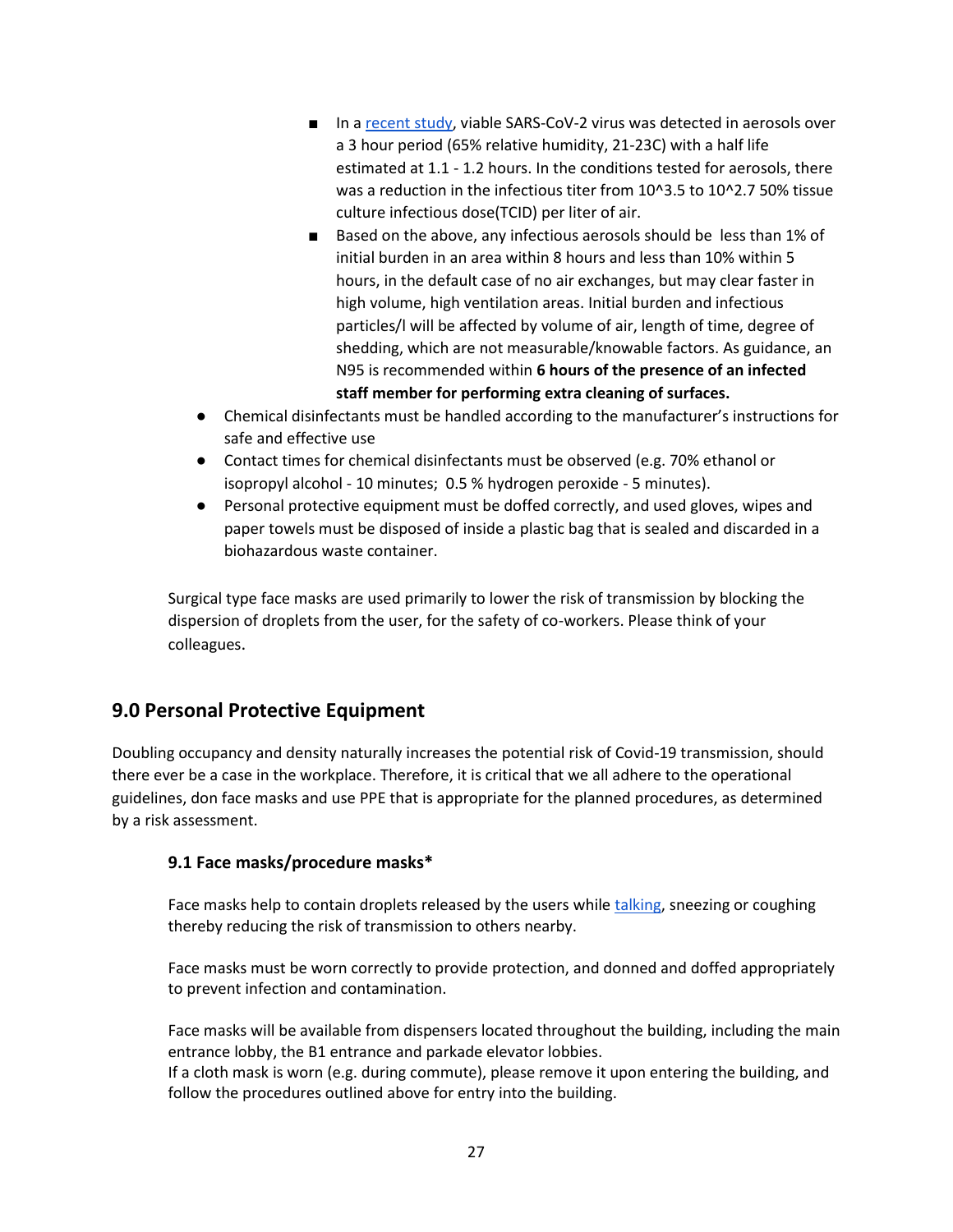<span id="page-27-0"></span>\* Whereas non-medical face masks are not considered personal protective equipment, they do help to reduce the spread of the SARS-CoV-2 virus by individuals who may have Covid-19 but may not be showing any symptoms.

### **9.1.1 Where are Face Masks Worn?**

As physical distancing cannot be maintained consistently in these premises, face masks MUST be worn in the following areas:

- Entry lobby immediately upon entering the building, following hand hygiene
- Elevators
- Student common write up if more than one person present
- Public areas in the office open spaces spaces if more than 1 person present
- Seminar rooms, other rooms with more than 1 person present
- Laboratory if more than 1 person is present per laboratory bay

If an office or seminar room has only 1 person, masks are not required, but should be worn for transiting in the common areas if other people are present. In these areas, staff may wear masks if they wish, but it is not required.

### <span id="page-27-1"></span>**9.1.2 Donning and Doffing of a Face Masks**

### <span id="page-27-2"></span>**9.1.2.1 Donning (putting on)**

- a) Perform hand hygiene using an ABHR or soap and water
- b) Open the mask, expand the pleats or folds
- c) Examine for defects or tears
- d) Orient the mask so that the colored side of the mask faces outwards and the flexible nose band is up
- e) Loop the face mask around the ears
- f) Mold the nose piece to your nose bridge
- g) Pull the bottom of the mask to fit under your chin
- h) Perform hand hygiene

### <span id="page-27-3"></span>**9.1.2.2 Doffing (taking off)**

- a) Perform hand hygiene
- b) Lean forward and grab the mask by the ear loops
- c) Remove straight out, away from the face
- d) Discard or safely store for reuse, if appropriate
- e) Wash your hands

Once a face mask worn in an elevator is no longer required, as would be the case for those in private offices or areas where physical distancing is not a challenge, it is removed and should be placed in a plastic zip lock bag for reuse during the work shift. Face masks should be disposed of if soiled or torn or at the end of the day.

Those exiting the elevators and entering the lab may leave the face mask on.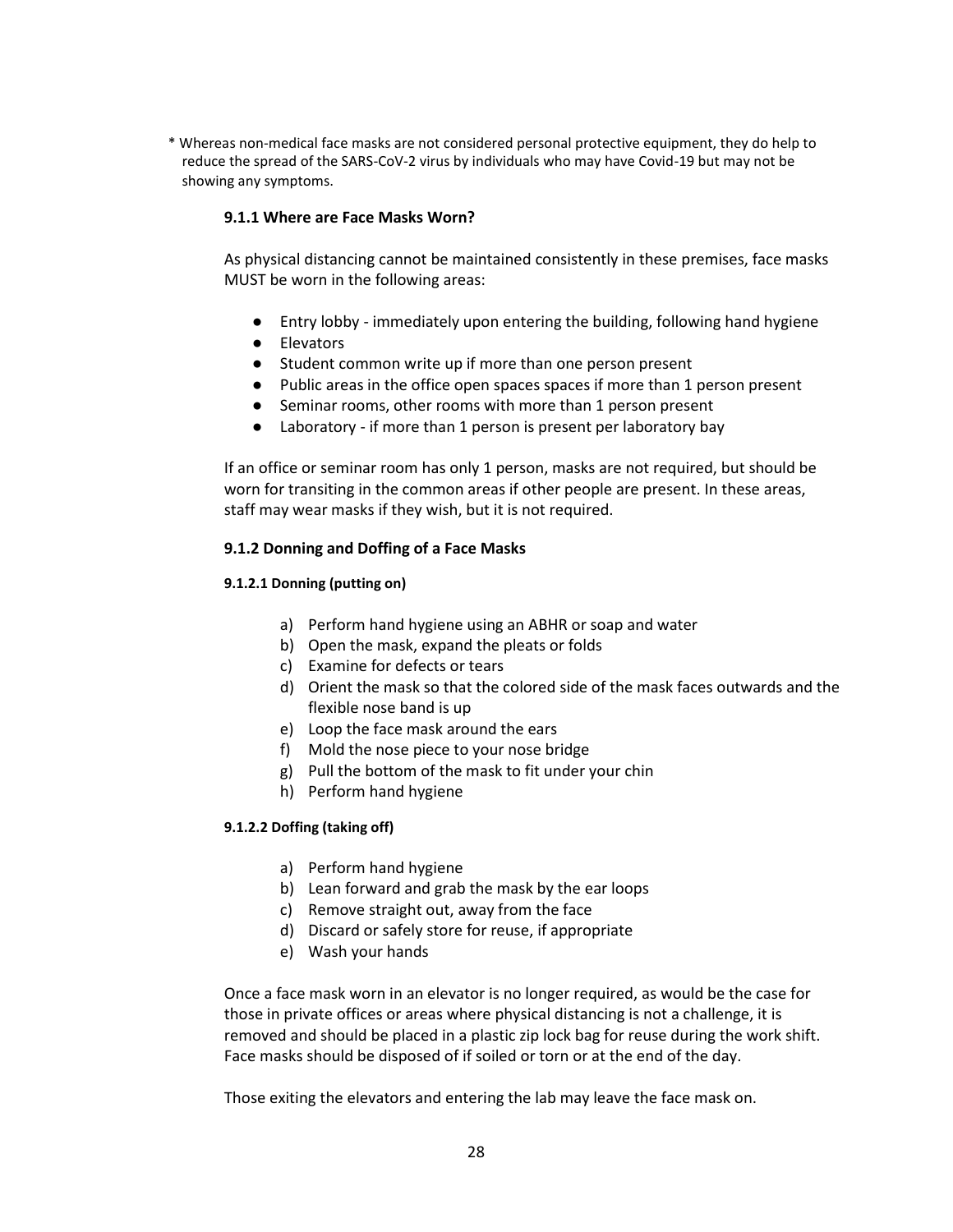Once removed, if not soiled or torn, face masks should be stored in a zip lock bag for reuse during the work shift and discarded at the end of the day.

### <span id="page-28-0"></span>**9.1.2.3 Reusing a Face Mask**

**As stated above, soiled or torn face masks must not be reused but be discarded instead.**

**Preventing exposure and contamination of the face mask are critical considerations when donning and doffing and as such, special care must be taken when storing and reusing face masks.**

Follow these steps for **doffing and storing** a used face mask:

- Wipe down or spray the exterior of a zip lock bag with disinfectant and place on top of a clean paper towel
- Proceed with steps a) through c) for doffing
- Fold the face mask in half lengthwise, so that the side that was in direct contact with the face (clean side) is in the interior of the folded mask and the outside (considered potentially contaminated) is on the exterior.



o Ensure that the exterior of the used face mask is not touched when folding –use the ear loops or, if necessary, only touch the mask at the point where the loops attach to the mask

- Slide the face mask into a clean zip lock mask and store
- Wash your hands

Once ready to **don** the used face mask follow these steps:

- Wipe down or spray the exterior of the zip lock bag with disinfectant and place on top of a clean paper towel
- Perform hand hygiene
- Carefully remove the folded used mask from the zip lock bag using the ear loops and if necessary only touching the mask at the point where the loops attach to the mask.
- Follow steps b) through h) as described for donning above.

## **Do Not:**

- Touch the mask once donned
- Leave face mask hanging from one ear
- Slide it over your forehead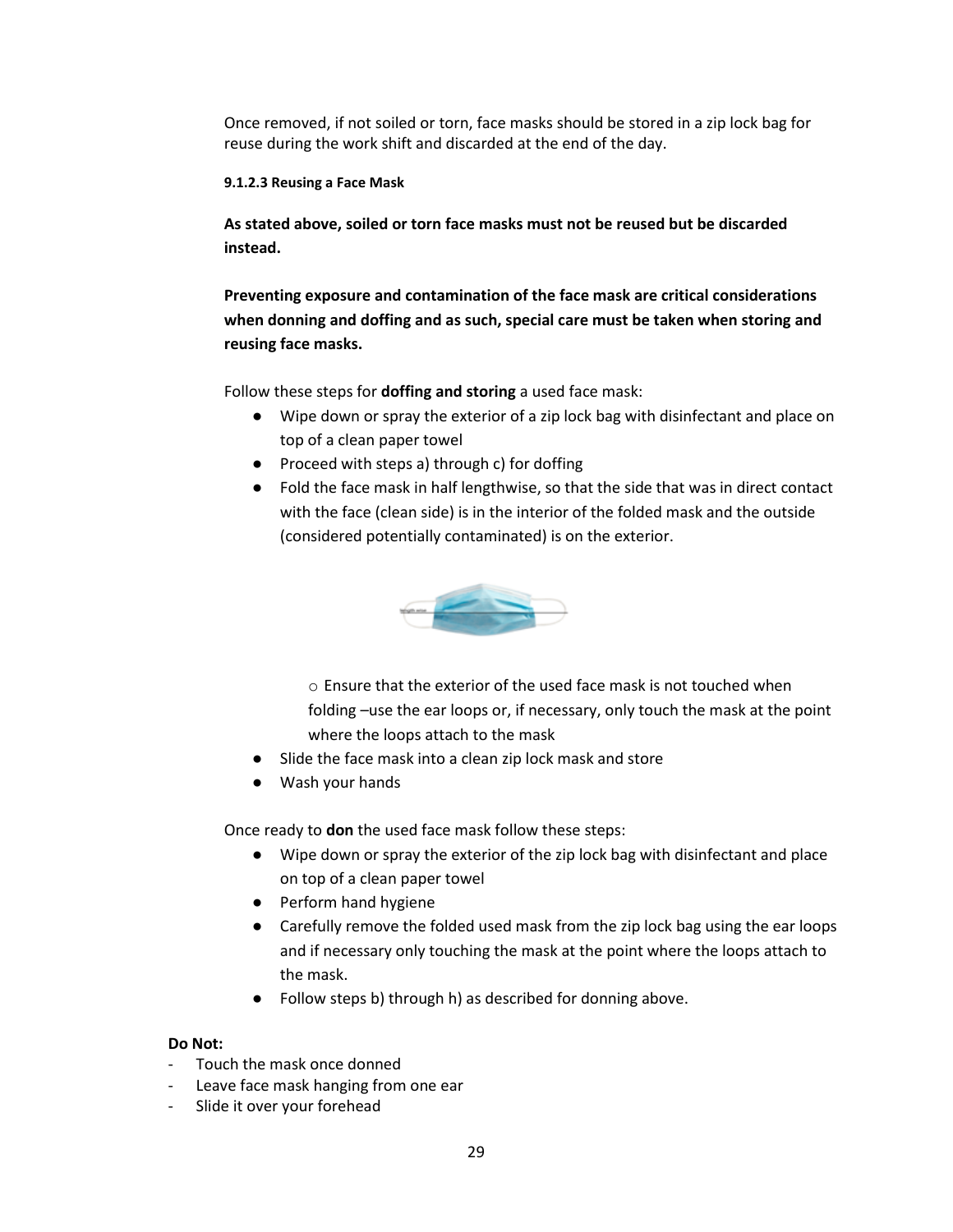- Slide it over your arm
- Leave it around the neck
- Do not leave used face masks on your desk, bench, in the lunch or seminar room, etc.

#### **Do**:

- Replace a face mask when wet or soiled
- Perform hand hygiene before and after donning and doffing
- Store the un-soiled face mask in a zip lock bag for reuse if the mask is **only** used to protect other personnel when transiting through areas and not used for laboratory procedures that require a mask.

[http://www.bccdc.ca/Health-Professionals-Site/Documents/COVID19\\_SurgicalMaskPoster.pdf](http://www.bccdc.ca/Health-Professionals-Site/Documents/COVID19_SurgicalMaskPoster.pdf)

## <span id="page-29-0"></span>**9.2 Gloves**

The use of gloves **will not be recommended** in the context of Covid-19 exposure control.

Given that SARS-CoV-2 virus transmission occurs via droplets and transfer of the virus from contaminated hands to the nose, mouth and eyes, there is no added protection provided when gloves are worn.

Regular and frequent handwashing is far more effective than the use of gloves to protect against infection.

<span id="page-29-1"></span>Gloves may be used as would routinely/normally be done for lab procedures requiring them.

#### **9.3 Face Shields**

Reusable face shields used for laboratory procedures must be decontaminated with 70% ethanol or isopropanol **before and after each use**. Spray the face shield with alcohol including the shield, head strap and adjusting knob. Maximize contact time by allowing the sprayed face shield to air dry. **This is the responsibility of each user.**

There may be instances where lab personnel must work in close proximity to one another and where the use of a plexiglas shield or other engineering control may not be feasible. In such cases, a face shield may be required. Consult with your operational lead or lab manager if you have any questions or concerns.

#### <span id="page-29-2"></span>**9.4 N95 Respirators**

As stated previously, there may be certain procedures, including training, where two lab workers may have to be within 2 m of one another for extended periods of time in a small room, for example, where additional precautions, such as the use of an N95 respirator may be required.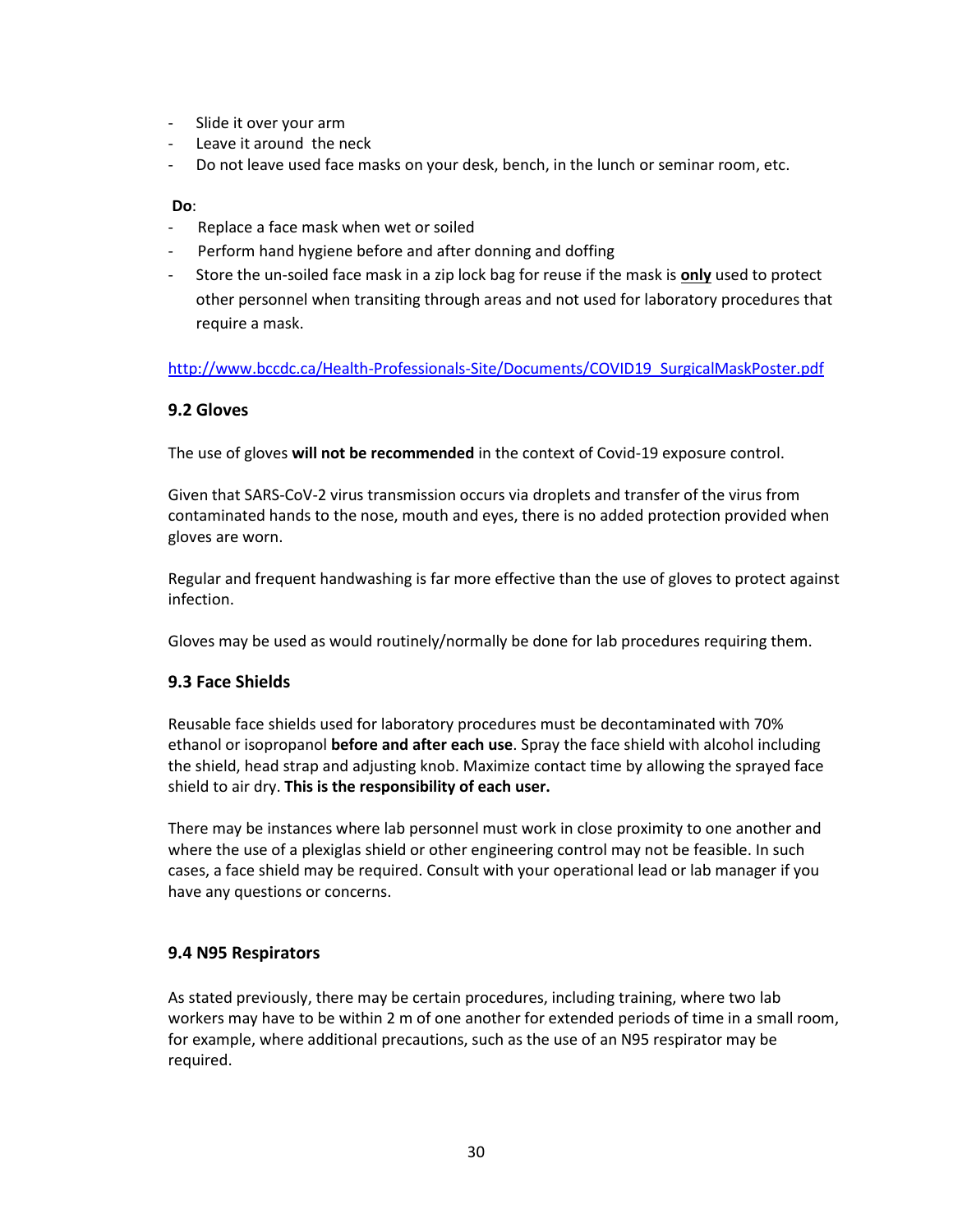A risk assessment of all such procedures must be performed in advance to ensure that the appropriate measures to mitigate any risks are applied. Engineering controls must be considered and used whenever possible, as PPE is considered the last line of defense in the hierarchy of exposure controls.

Consult with your operational lead or lab manager if you have any questions or concerns. N95 users must be fit-tested and trained on their appropriate use.

Note that respirators with an exhalation valve allow for the release of **unfiltered exhaled air** and therefore do not impart the same level of protection that an N95 respirator without a valve does.

## <span id="page-30-0"></span>**10.0 Animal Resource Centre (and MARC, 13th floor)**

All staff who require access to ARC in Phase 2 (regardless of previous access status), and are listed on an approved PI Activity and RA form, must be aware that: A fresh ARC Access Request Form must be submitted (via [https://redcap.bccrc.ca/surveys/?s=4R33FCJR7W\)](https://redcap.bccrc.ca/surveys/?s=4R33FCJR7W), prior to entry.

Revised SOPs (2019/2020) are available at

<http://my.bccrc.ca/index.php/documents/documents/arc/required-sops-for-access> , and <http://my.bccrc.ca/index.php/documents/documents/arc/sops-modified-arc-marc> In addition to these, and Provincial, PHSA, and BCCRI, Guidelines, additional practices have been implemented to protect the ARC's Essential Service and Users:

### <span id="page-30-1"></span>**10.1 Physical Distancing**

- Users are encouraged to request Fee for Service (FFS) whenever possible, to reduce traffic flow. A new email address [\(ARCTechServices@bccrc.ca](mailto:ARCTechServices@bccrc.ca) ) has been created to accept all FFS and CM Requests, moving forward [\(http://my.bccrc.ca/index.php/documents/documents/arc/fee-for-service-ffs-and](http://my.bccrc.ca/index.php/documents/documents/arc/fee-for-service-ffs-and-colony-management-cm-requests)[colony-management-cm-requests](http://my.bccrc.ca/index.php/documents/documents/arc/fee-for-service-ffs-and-colony-management-cm-requests) ).
- The ARC Team shifts are 7:00am 3:00pm; 8:00am 4:00pm; 9:00am 5:00pm. Please consider these times, in your entry plans, to avoid bottlenecks in the change rooms. A maximum of three people will be permitted at a time.
- Please limit time in the ARC to immediate tasks, to ensure equitable space management.
- Procedure room occupancy is limited to one person per BSC. Continue to use the Resource Booking Calendar to book BSCs.
- Researchers who need to use a cage change station (CCS) must email [ARCHusbandryStaff@bccrc.ca](mailto:ARCHusbandryStaff@bccrc.ca) in advance, noting the number of people arriving, so that the cage changing schedule for ARC staff can be changed around the researcher's visit, and to ensure there is no overlap with other researchers. Occupancy is limited to three people per room.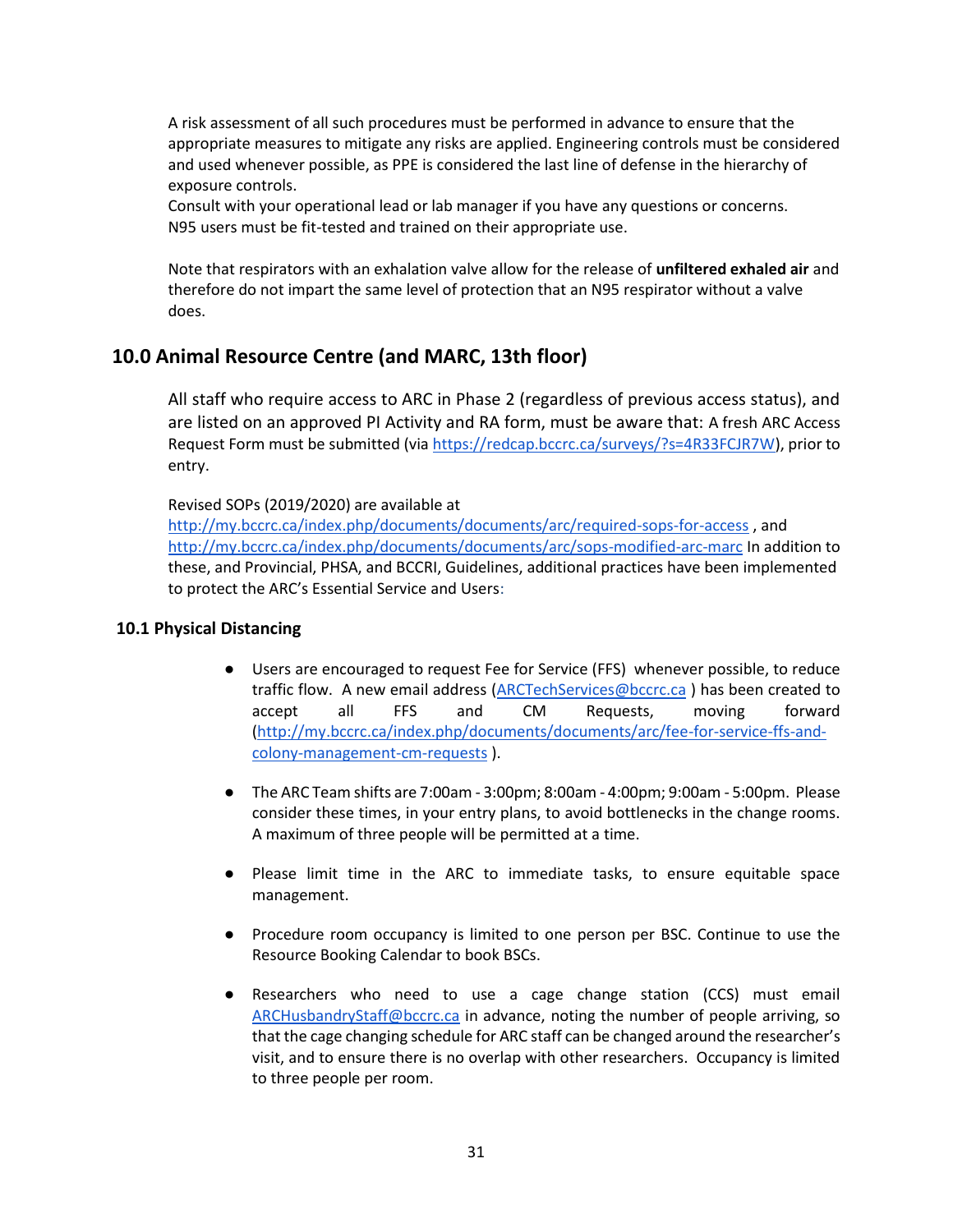- Researcher access to the offices is limited to the use of the printers/scanners, only, with priority given to the ARC Team. Laptops, or tablets, are available in all animal rooms. Additional computer work will need to be completed in the lab's office space, or at home.
- If computer use is necessary, please disinfect keyboard, mouse, tabletop and printer, before you leave.
- The lunch room is limited to the ARC Team only, with a maximum of three people at a time.

## <span id="page-31-0"></span>**10.2 Hand-hygiene**

Hands must be washed with soap and water upon entering and before leaving the ARC and MARC. Soap is available at sinks within the ARC, hand sanitizer is available in the offices, and Peroxigard is available in the animal rooms. Every effort is made to ensure supply, but please let the ARC Team know if you notice they are less than  $\frac{1}{4}$  full.

## <span id="page-31-1"></span>**10.3 Face Masks**

- A face mask must be worn at all times while in the ARC and the MARC.
- A cart with masks and alcohol-based hand sanitizer has been placed near the airshower. Please sanitize hands before selecting the type of mask you will need for your work, from here (procedure mask or N95 respirator), as they will be unavailable in individual rooms. This is to better account for masks, and project how long our stock will last.
- If it is safe and comfortable to do so, during this time, masks can be worn from one animal/procedure room to another. Masks are usually considered potential fomites, moving from room to room, but under these unusual circumstances, we can rely on the ARC's engineering controls (vented caging, cage changing stations and BSC's) to prevent transfer, in favour of minimizing mask use.
- Advice at the time of writing is to wear N95 masks for the duration of work, discarding only when soiled, or at break time. If in doubt, please do not compromise safety, and follow manufacturer's instructions.
- Mask stock is monitored daily, but please notify an ARC Team member if you notice that the supply of masks is less than ¼ full.

### <span id="page-31-2"></span>**10.4 Decontamination**

- Peroxiguard disinfectant and paper towels will be provided in the change rooms for decontamination of lockers before and after use. Contact time is 5 minutes.
- Wipe down the change room bench with Peroxiguard disinfectant before and after use.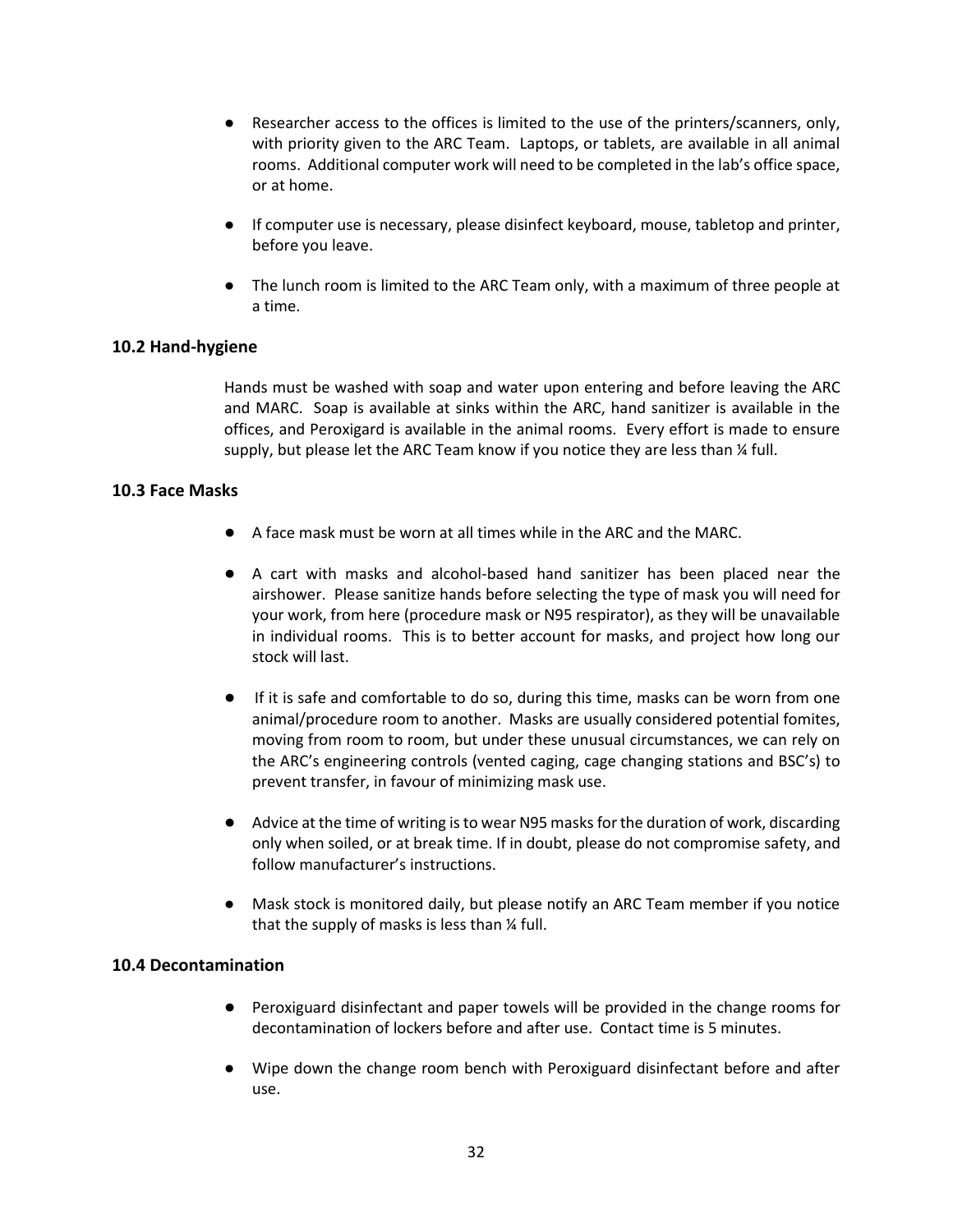- Store all personal items in the lockers. Coat hooks are for the ARC Team's wet items only. Dry items must be stored in lockers.
- Door knobs and Watchdog PIN pads to animal rooms will be disinfected after each Daily Health Check by the ARC Team.
- Procedure Room and Office door knobs will be disinfected daily by the ARC Team.
- Disinfectant and soap containers are monitored regularly, but please notify an ARC Team member if you notice they are less than ¼ full.

The ARC Team has authority to coach Users on these additional guidelines, and regular SOPs, to ensure everyone's safety. Please contact Gayle Paquette if you have any concerns.

## <span id="page-32-0"></span>**10.5 Guidelines For Animal Work**

ARC Activity Planning, in Phase 2, must consider:

- CCAC and UBC ACC Guidelines will continue to be met,
- 60% of pre-curtailment animal work to ensure appropriate animal care and technical support, with reduced traffic flow,
- Equipment required (BSCs, CCSs)
- Type and frequency of animal procedures (injections, anesthesia, surgery, gavage, blood collection, irradiation, post procedure monitoring, etc.),
- Numbers of animals in proposed study groups,
- Number, frequency, and duration, of personnel entering ARC,
- Breeding should not exceed 50% of pre-COVID population,
- Requirements for procedure and N95 masks,
- Contingency plan, and animal rank (in Mosaic), if re-curtailment becomes necessary.

PI's are encouraged to prioritize animal studies to:

- Ones that the ARC Team perform. For example: breeding, colony management (CM), aging, provision of special diets, rederivation of preserved strains, technical procedures, and monitoring.
- Lower risk studies, eg. small groups, short duration, minimal nursing care and monitoring, minimal traffic flow, not requiring N95 masks.
- Graduating student/PDF project completion, ie. those in their last year of study.

ARC Orientation and Training:

- The ARC Orientation and Training Program has resumed at low occupancy, patience with scheduling is appreciated.
- Scheduling is dependent on urgency of gaining access and performing specific procedures, and participant's completion of the process, not necessarily first come first serve, as usual.
- Before requesting Orientation and Training, please ensure to:
	- Consider and prioritize lab member occupancy, with the above guidelines
	- List new participants on the lab's Phase 2 Re-entry Plan
	- Confirm the timeline for when procedures will be required, with ARC management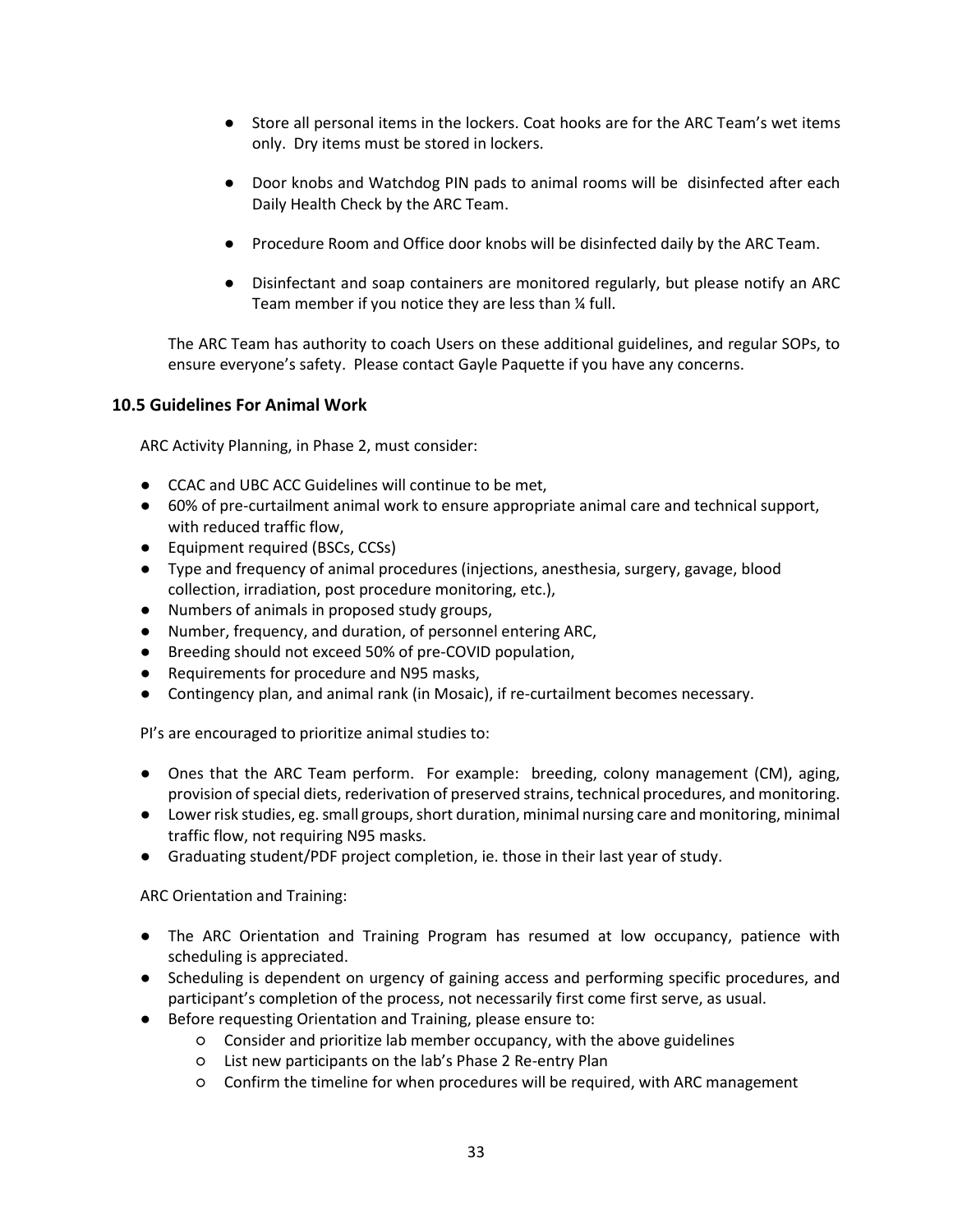- Consider time invested in training, and repercussions on new people's studies, if recurtailment becomes necessary.
- Consider expectations of proficiency, from hands-on training. If participants expect more than one session to be required, management will guide them to resources prior to attending the hands-on session.
- Examples: High priority training would be a new hire who is replacing someone who is leaving the BCCRI. Lower priority would be new personnel who are unsure of when access will be required, or what procedural training is needed.

## <span id="page-33-0"></span>**11.0 Training Safety**

Training is an important element that will be added to activities that can take place in Phase 2 of the Reentry plan. Wet-lab training for new personnel, graduate and Co-Op students, PDFs and volunteers can be considered in Phase 2. However, risk assessments for the various training procedures must be performed in advance in order to minimize the potential risk of Covid-19 transmission/exposure.

A departmental level Training Safety Plan must be developed in support of all planned training procedures. This is the responsibility of the departmental operational leads.

A sample template of the information that must be included when performing a training procedures risk assessment is provided in [Appendix 4.](https://docs.google.com/document/d/1A3a6RE9ZGkLetBz3r8v-ZAwxIuc7zYYLlm-MJItrdJE/edit) This table includes a number of standard training workshops and procedures and this format may be used by Departments as they develop their own training plans. PIs with training needs that do not align with the departmental general template MUST submit an amendment to their operating plan, for review and approval. Detailed information is presented in the *Covid-19 Phase 2 Departmental Activities & RA Guidelines* document.

Please ensure that these plans also include the name of the person responsible for providing the training, including external trainers or vendors (if applicable).

Training procedures will be classified according to risk as follows:

- **Low Risk: Two meter physical distancing** is easily feasible and **maintained consistently**  with the exception of **very brief moments where there may be transient exposure** to other workers at distances of less than 2 m (e.g. walking behind a worker to get to a piece of lab equipment, sink, etc.). A mask is worn for common areas where physical distancing is not possible. There is no shared space/equipment used to perform work.
- **Moderate Risk:** Limited physical distancing possible. **Contact time with other worker(s) is 15 minutes or more where 2 m physical distancing is not consistently achievable.** While on site, masks are required in order to perform work. **Additional exposure control measures may be required (engineering control, PPE, etc)**. Some shared space/equipment with other labs floors is required in order to perform work. Movement between other sites may be required as part of regular work.
- **High Risk:** Physical distancing not possible. **Contact time with other worker(s) is 15 minutes or more where 2 m physical distancing is not achievable.** While on site, masks are required for the entire duration. **Additional exposure control measures will be required (engineering control, PPE, etc).** Regular work requires frequent overlap with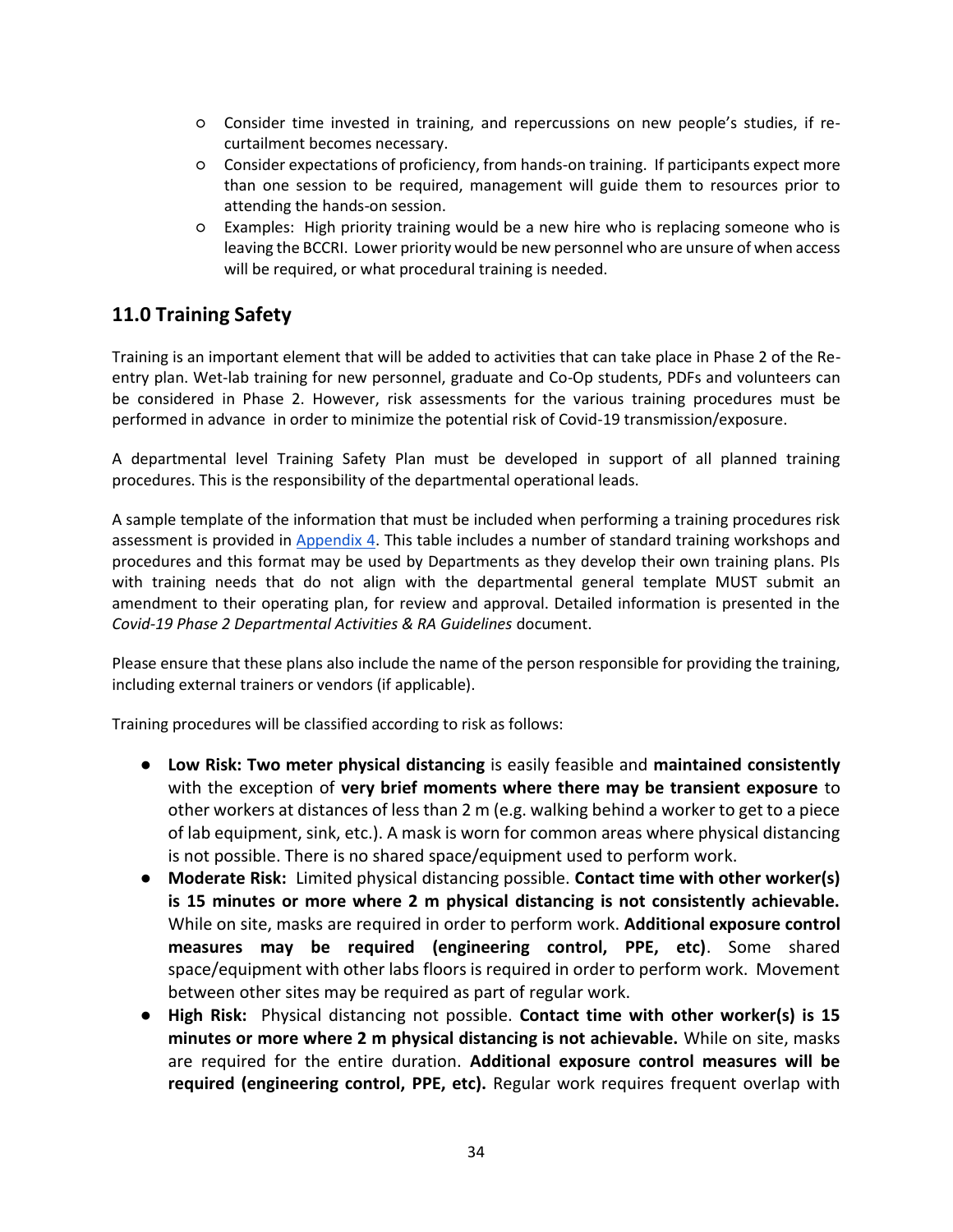shared spaces and equipment in other labs throughout the site. Regular work requires movement between other sites.

## <span id="page-34-0"></span>**APPENDIX 1: Resources and References**

[WorkSafe BC](https://www.worksafebc.com/en/about-us/covid-19-updates)

[Health Canada](https://www.canada.ca/en/public-health/services/diseases/2019-novel-coronavirus-infection.html?&utm_campaign=gc-hc-sc-coronavirus2021-ao-2021-0005-10020125402&utm_medium=search&utm_source=google-ads-107800103024&utm_content=text-en-434525470059&utm_term=covid-19)

<https://www.health.harvard.edu/diseases-and-conditions/covid-19-basics>

[BC's Restart Plan](https://www2.gov.bc.ca/gov/content/safety/emergency-preparedness-response-recovery/covid-19-provincial-support/bc-restart-plan)

[John Hopkins University Coronavirus Resource Center](https://coronavirus.jhu.edu/map.html)

[Aerosol and Surface Stability of SARS-CoV-2 as Compared with SARS-CoV-1](https://www.nejm.org/doi/full/10.1056/NEJMc2004973)

Infectious virus in exhaled breath of [symptomatic seasonal influenza cases from a college](https://www.ncbi.nlm.nih.gov/pmc/articles/PMC5798362/)  [community](https://www.ncbi.nlm.nih.gov/pmc/articles/PMC5798362/)

[Aerosol emission and superemission during human speech increase with voice loudness.](https://www.ncbi.nlm.nih.gov/pmc/articles/PMC6382806/)

[Persistence of Coronaviruses on inanimate surfaces and their inactivation with biocidal agents](https://www.sciencedirect.com/science/article/pii/S0195670120300463)

[It is Time to Address Airborne Transmission of COVID-19](https://academic.oup.com/cid/article/doi/10.1093/cid/ciaa939/5867798)

[Transmission of SARS-CoV-2: implications for infection prevention precautions](https://www.who.int/news-room/commentaries/detail/transmission-of-sars-cov-2-implications-for-infection-prevention-precautions)

UBC's Guidelines for Re[-occupancy of Lab Spaces](https://srs.ubc.ca/files/2020/06/7.-Guidelines-for-Safe-Lab-Re-Occupancy.pdf)

**[APPENDIX 2: Tissue Culture Labs Occupancy Limits](https://drive.google.com/open?id=1Nl50Ryf1FqZYiP5xT-QmyaZ8RJnDNCXVN_O609soIkk)** (hyperlink)

**[APPENDIX 3 Equipment Corridors Occupancy Limits](https://drive.google.com/open?id=1pgYiulWKLFOQxLiU-owO8itJatYxVd2-DqbAr3rsmTQ)** (hyperlink)

**[APPENDIX 4: Training Procedures -](https://drive.google.com/open?id=1A3a6RE9ZGkLetBz3r8v-ZAwxIuc7zYYLlm-MJItrdJE) Risk Assessment and Mitigation** (hyperlink)

## **Tools**

[BC Covid-19 Symptom Self-Assessment Tool](https://bc.thrive.health/covid19/en) [UBC's Space Analysis Re](https://srs.ubc.ca/files/2020/06/8.-Space-Analysis-Re-Occupancy-Planning-Tool.pdf)-occupancy Planning [Tool](https://srs.ubc.ca/files/2020/06/8.-Space-Analysis-Re-Occupancy-Planning-Tool.pdf)

## **Contacts**

PHSA - Covid-19 Resource Line: 604-875-2155

PHSA - Workplace Health OHN[: occupationalhealthnursing@phsa.ca](mailto:occupationalhealthnursing@phsa.ca)

PHSA - PEARL: 1-855-667-3275